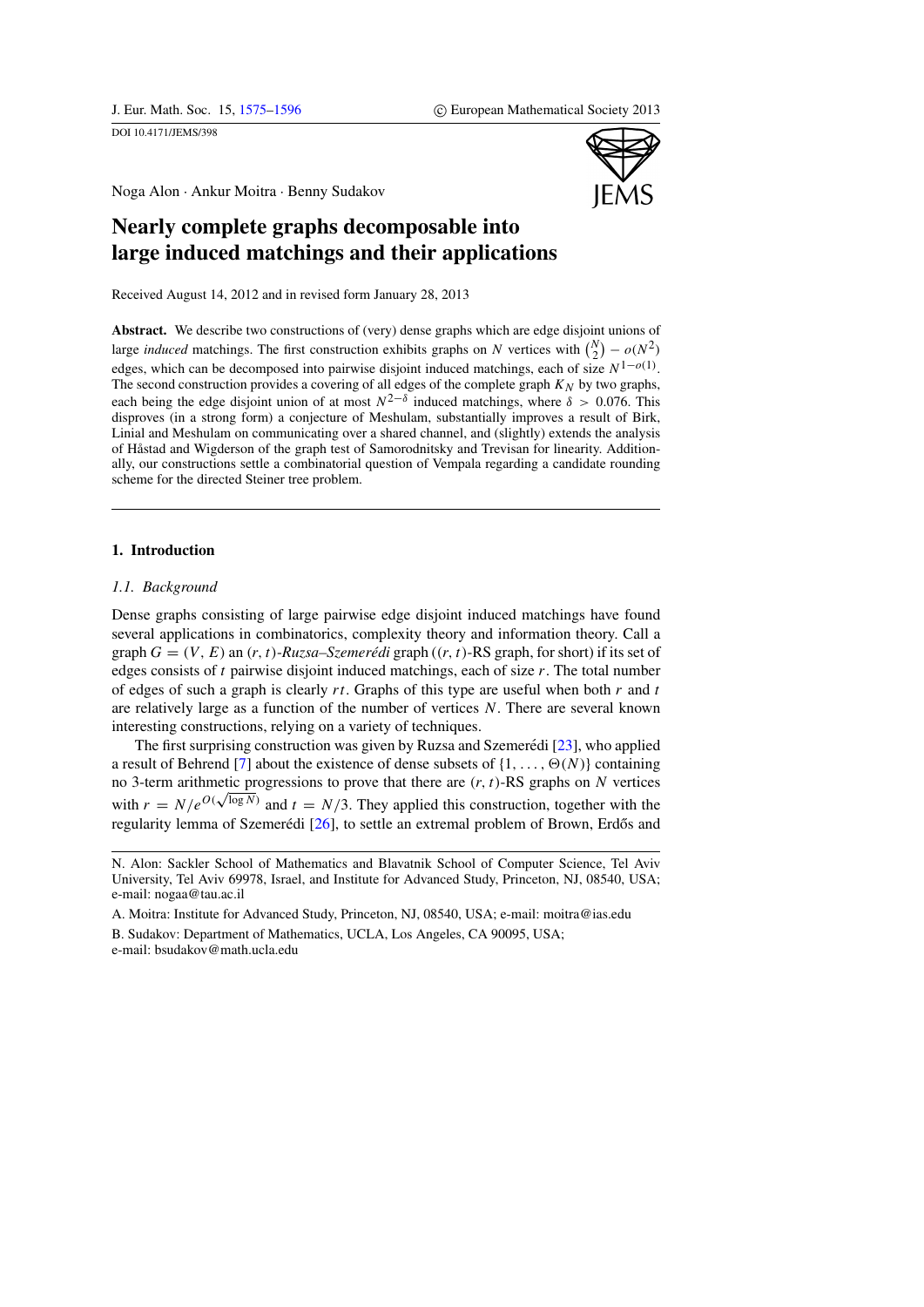Sós  $[11, 12]$  $[11, 12]$  $[11, 12]$  $[11, 12]$ , showing that the maximum possible number of edges in a 3-uniform hypergraph on  $N$  vertices which contains no 6 vertices spanning at least 3 edges is greater than  $N^{2-\epsilon}$  and smaller than  $\epsilon N^2$ , for any  $\epsilon > 0$ , provided  $N > N_0(\epsilon)$ . See also [\[14\]](#page-21-5), [\[5\]](#page-20-1) for more details about this problem, its extensions, and their connection to  $(r, t)$ -RS graphs.

e details about this problem, its extensions, and their connection to  $(r, t)$ -KS graphs.<br>Note that the above construction provides graphs with N vertices and  $N^2/e^{O(\sqrt{\log N})}$ edges, that is, rather dense graphs, but still ones in which the number of edges is  $o(N^2)$ . These graphs and some appropriate variants have been used by the first author in [\[1\]](#page-20-2), to show that the problem of testing  $H$ -freeness in graphs requires a super-polynomial (in  $1/\epsilon$ ) number of queries if and only if H is not bipartite. The proof for one-sided error algorithms is given in [\[1\]](#page-20-2), and an extension for two-sided algorithms is described in [\[3\]](#page-20-3). A similar application of these graphs for testing induced  $H$ -freeness appears in [\[4\]](#page-20-4), and yet another very recent application showing that testing graph-perfectness requires a super-polynomial number of queries appears in [\[2\]](#page-20-5).

The above graphs have also been applied by Håstad and Wigderson  $[20]$  $[20]$  to give an improved analysis of the graph test of Samorodnitsky and Trevisan for linearity and for PCP with low amortized complexity [\[24\]](#page-21-7).

Another construction of  $(r, t)$ -RS graphs on N vertices, with  $r = N/3 - o(N)$  and  $t = N^{\Omega(1/\log \log N)}$ , was given by Fischer et al. in [\[15\]](#page-21-8). Note that the matchings here are of linear size, but their number is much smaller than in the original construction of Ruzsa and Szemerédi. The construction here is combinatorial, and Fischer et al. use these graphs to establish an  $N^{\Omega(1/\log \log N)}$  lower bound for testing monotonicity in general posets.

Yet another construction was obtained by Birk, Linial and Meshulam [\[8\]](#page-20-6), and in an improved form by Meshulam  $[22]$ . For the application in  $[8]$  it is crucial to obtain graphs with positive density. Indeed, the graphs here are  $(r, t)$ -graphs on N vertices with  $r =$  $(\log N)^{\Omega(\log \log N/(\log \log N)^2)}$  and t roughly  $N^2/24r$ . Thus, their number of edges is about  $N^2/24$ . The method here relies on a construction of a low degree representation of the OR function, due to Barrington, Beigel and Rudich [\[6\]](#page-20-7). The application in [\[8\]](#page-20-6) is in information theory, the graphs are applied to design an efficient deterministic scheduling scheme for communicating over a shared directional multichannel.

Interestingly, none of these constructions address the question of whether or not an  $(r, t)$ -RS graph can simultaneously have positive density and yet be an edge disjoint union of polynomially large induced matchings. This range of parameters is important for some applications—especially ones in which there is a tradeoff between the number of missing edges and the number of induced matchings needed to cover the graph. Indeed, Meshulam [\[22\]](#page-21-9) conjectured that there were no such graphs. We are able to disprove this conjecture in the strongest possible sense: The density of our construction is  $1 - o(1)$  and yet r is nearly linear in N. We also give a number of applications of our constructions.

# *1.2. Our results*

We construct  $(r, t)$ -RS graphs on N vertices with  $rt = (1 - o(1))\binom{N}{2}$ , and  $r = N^{1 - o(1)}$ . Thus, not only can we have graphs with positive edge density which are edge disjoint union of induced matchings of size  $N^{\Omega(1)}$ , but in fact we can have edge density  $1 - o(1)$ , where the size of each matching is  $N^{1-o(1)}$ . We also describe another construction of a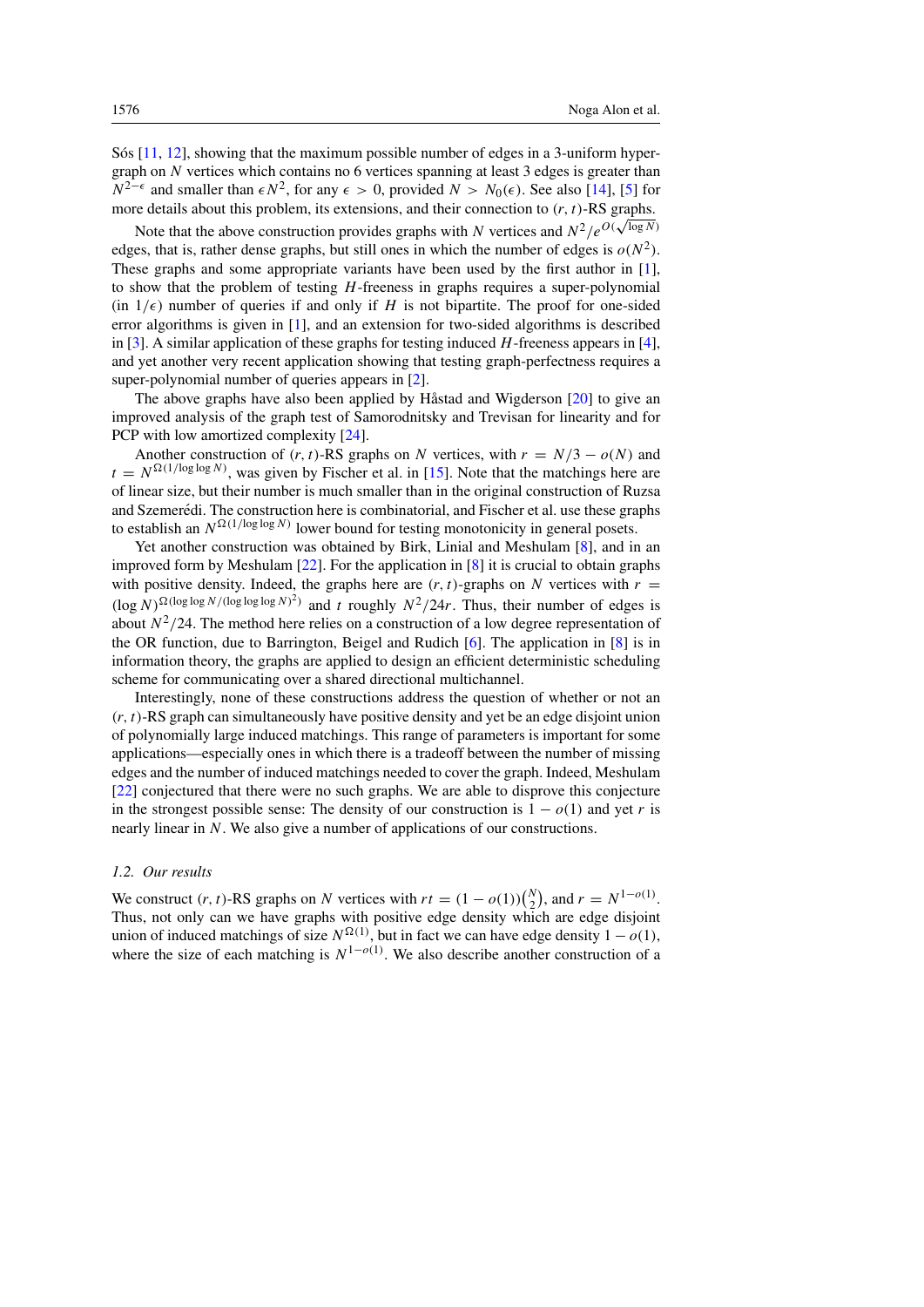partition of the complete graph  $K_N$  into two subgraphs, each being a union of at most  $N^{2-\delta}$  induced matchings, where  $\delta > 0.076$ . The main difference between the new constructions presented here and the previous ones mentioned above is that the graphs constructed here are of density  $1 - o(1)$ , that is, almost all edges of the complete graph  $K_N$ are covered, and yet all these edges can be partitioned into large pairwise disjoint induced matchings. This surprising property turns out to be useful in various applications.

Our first construction is geometric, and is inspired by the recent work of Fox and Loh [\[17\]](#page-21-10) on dense graphs in which every edge is contained in at least one triangle and yet no edge is contained in too many triangles. The construction follows the basic approach of Fox and Loh (slightly modified according to the remark of the first author, mentioned at the end of [\[17\]](#page-21-10)) with different parameters. An additional (simple) argument is required in decomposing sparse graphs into not too many induced matchings. Our second construction applies some basic tools from coding theory. Also we make use of the regularity lemma and some combinatorial and entropy based techniques to prove lower bounds for these questions.

It is worth noting that a general result of Frankl and Füredi  $[18]$  $[18]$  implies that for any *fixed* r, there are  $(r, t)$ -RS graphs G on N vertices with  $rt = (1 - o(1))\binom{N}{2}$ . This is proved by choosing the non-edges of  $G$  randomly and by applying the nibble technique to obtain the existence of the desired matchings. This method, however, yields the induced matchings of constant size, whereas we are interested, crucially, in large matchings. The techniques of [\[18\]](#page-21-11) cannot provide induced matchings of size exceeding  $\Theta(\log N)$ .

We apply our results to significantly improve the application in [\[8\]](#page-20-6). As mentioned earlier, Birk, Linial and Meshulam construct  $(r, t)$ -graphs on N vertices with  $r =$  $(\log N)^{\Omega(\log \log N/(\log \log N)^2)}$  and rt roughly  $N^2/24$ . The authors then use these graphs to design a communication protocol over a shared directional multi-channel—it is critical for this application that these graphs have positive density. The communication protocol based on these graphs achieves a round complexity of  $O(N^2/r)$  and this is a slightly better than poly logarithmic improvement over the naive protocol for bus-based architectures.

We can use our construction to achieve a round complexity of  $O(N^{2-\delta})$  over a shared directional multi-channel. This is the first such protocol that is a polynomial improvement over the naive protocol. We can accomplish this using just two receivers per station (this corresponds to a partition of the edges of a complete bipartite graph into two graphs that can be decomposed into large induced matchings). In case we are allowed  $C = C(\epsilon)$ receivers per station, we can achieve a round complexity that is  $O(N^{1+\epsilon})$  for any  $\epsilon > 0$ . Hence, previous protocols required nearly a quadratic number of rounds, and our protocols require only a nearly linear number of rounds.

Our constructions also disprove the recent conjecture of Meshulam. Moreover, we can achieve a density approaching 1 while simultaneously being able to decompose the graph into at most a nearly linear number of induced matchings.

Besides their applications to the problems of [\[8\]](#page-20-6) and [\[22\]](#page-21-9), our constructions can be plugged in the result of  $[20]$ , extending it to a new range of the parameters that may be of interest. Lastly, we also answer a question of Vempala [\[27\]](#page-21-12), showing that a certain rounding scheme for the directed Steiner tree problem is not effective.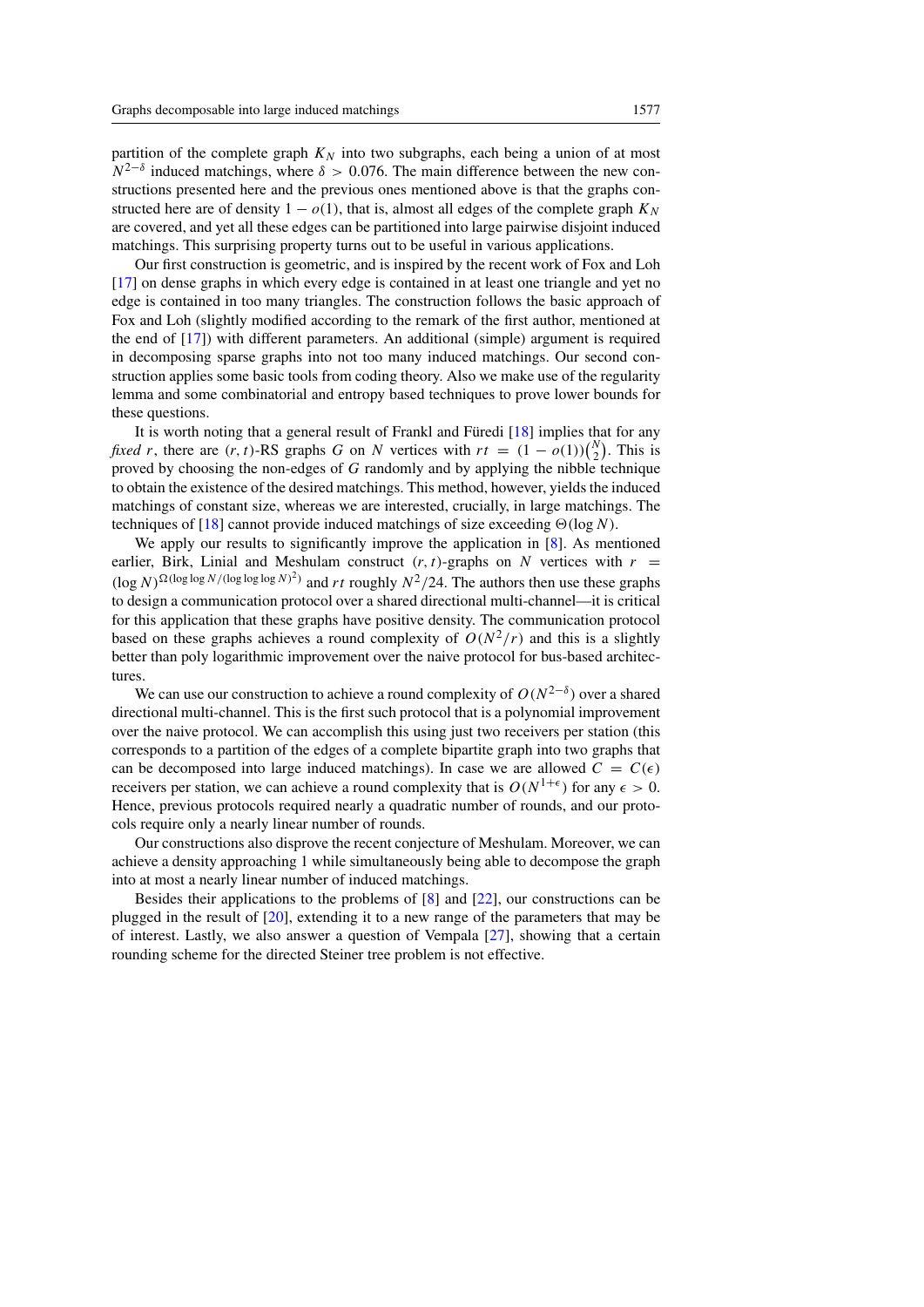The rest of this paper is organized as follows. In the next section we describe the two new constructions. Lower bounds showing that these are not far from being tight are given in Section 3. In Section 4 we describe applications of these graphs. The final Section 5 contains some concluding remarks and open problems.

# 2. Constructions

#### <span id="page-3-0"></span>*2.1. A geometric construction*

Here we construct nearly complete graphs that can be covered by an almost linear number of induced matchings. These graphs will be based on a geometric construction inspired by a recent construction of Fox and Loh [\[17\]](#page-21-10).

We first describe a graph  $G = (V, E)$  and then prove that it can be slightly modified to yield a nearly complete  $(r, t)$ -RS graph. Set  $V = [C]^n$  for some constant C to be chosen later. Let  $N = C^n$  be the number of vertices. Each vertex  $x \in V$  will be interpreted as an integer vector in *n* dimensions with coordinates in  $[C] = \{1, \ldots, C\}$ , where for technical reasons it is convenient to assume that *n* is even. Let  $\mu = E_{x,y}[\|x - y\|_2^2]$  where *x* and *y* are sampled uniformly at random from V. It is easy to show that  $\mu = \frac{1}{6}n(c^2 - 1)$ , but we will not need this exact value.

Next, we describe the set  $E$  of edges. A pair of vertices  $x$  and  $y$  are adjacent if and only if

$$
\left| \|x - y\|_2^2 - \mu \right| \le n.
$$

This condition implies that the number of missing edges is small, by a standard application of Hoeffding's inequality:

**Claim 2.1.** 
$$
\binom{N}{2} - |E| \leq \binom{N}{2} 2e^{-n/2C^4}
$$
.

*Proof.* The quantity  $||x - y||_2^2 = \sum_{i=1}^n (x_i - y_i)^2$  is the sum of independent random variables (when  $x$  and  $y$  are chosen uniformly at random from  $V$ ). Each variable is bounded in the range [0,  $C^2$ ] and hence we can apply Hoeffding's inequality to obtain

$$
Pr[||x - y||_2^2 - \mu| > n] \le 2e^{-n/2C^4},
$$

which implies the claim.  $\Box$ 

As a first step, we will cover all the edges of G by a linear number of induced subgraphs of small (but super-constant) maximum degree. We will then use this covering to obtain a covering via an almost linear number of induced matchings. Next, we describe the (preliminary) induced subgraphs that we use to cover G.

We will define one subgraph  $G_z$  for each  $z \in V$ . Let  $V_z$  (the vertex set of  $G_z$ ) be

$$
V_z = \{x \in V : ||x - z||_2^2 - \mu/4| \leq 3n/4\}.
$$

The subgraph  $G_z$  is the induced graph on  $V_z$ . First, we prove that these subgraphs  $G_z$  do indeed cover the edges of G: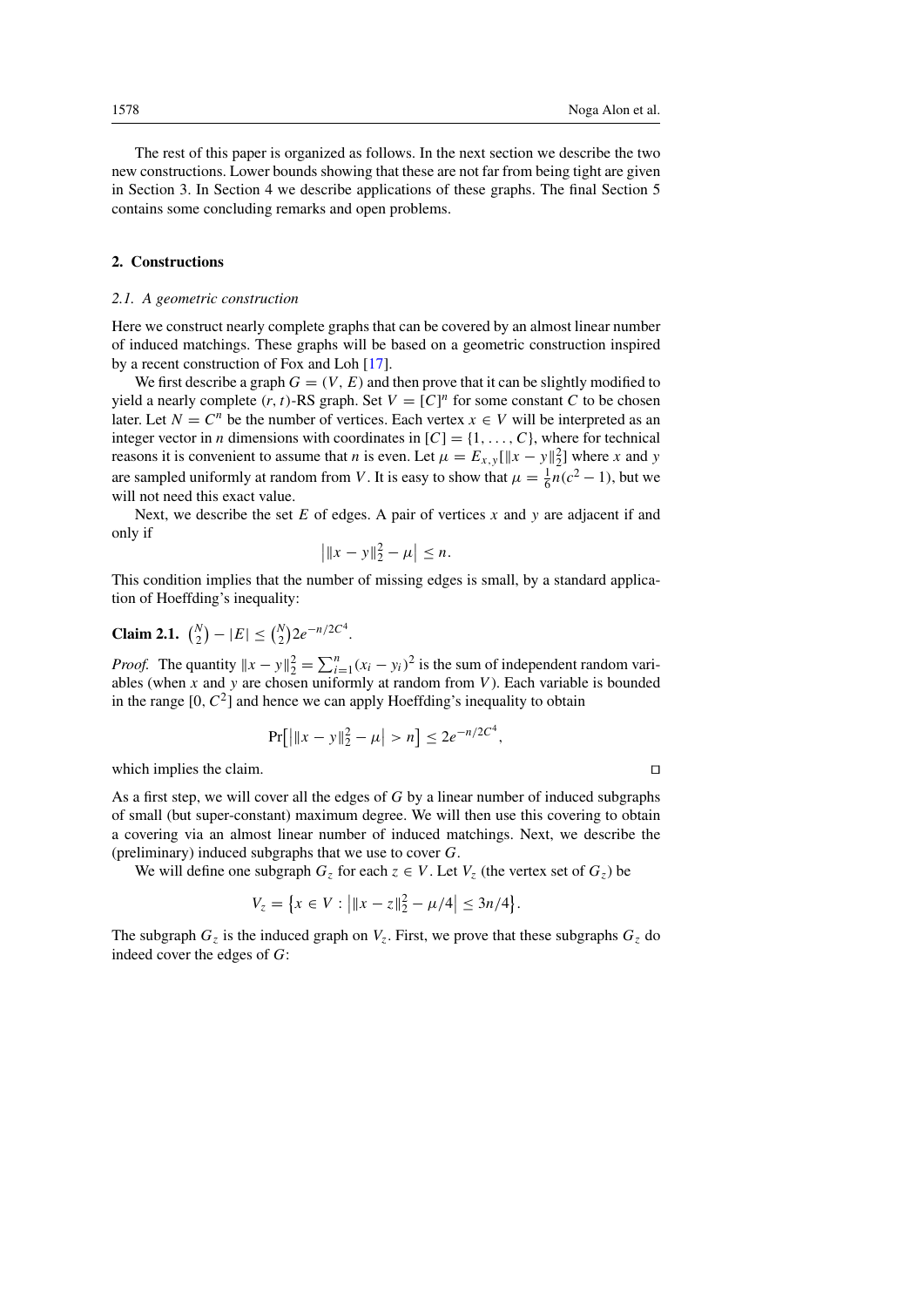**Lemma 2.2.** *Let*  $n \geq 2C$ *. For all*  $(x, y) \in E$ *, there is a z such that*  $x, y \in V_z$ *.* 

<span id="page-4-0"></span>*Proof.* First we establish a simple claim that will help us choose an appropriate z:

Claim 2.3. *Let* a *be a vector in which the absolute value of each entry is at most* C*. Then there is a vector w where each entry is*  $\pm 1/2$  *such that*  $|(a, w)| = |\sum_{i=1}^{n} a_i w_i| \le C/2$  $≤ n/4.$ 

*Proof.* We can prove this by induction by considering the partial sum  $\sum_{i=1}^{r} a_i w_i$  which we will assume is at most  $C/2$  in absolute value. We can choose  $w_{r+1}$  so that  $a_{r+1}w_{r+1}$ has the opposite sign of this partial sum and this implies that the partial sum  $\sum_{i=1}^{r+1} a_i w_i$  is also at most  $C/2$  in absolute value (although the sign may have changed). This completes the proof of the claim.  $\Box$ 

Let *a* be a vector defined as follows: if  $y_i - x_i$  is even, set  $a_i = 0$ , and otherwise set  $a_i = y_i - x_i$ . We can apply Claim [2.3](#page-4-0) to a, but furthermore change the values of w to be zero on indices on which a is zero. Then  $|(a, w)|$  is still at most  $C/2$ , and  $w_i$  is  $\pm 1/2$ whenever  $a_i$  is non-zero, and zero whenever a is zero. Set  $z = (y + x)/2 + w$ . Note that  $z \in V$  because whenever  $(y_i + x_i)/2$  is not an integer,  $a_i$  must be non-zero and hence  $w_i$ is  $\pm 1/2$  and alternatively whenever  $(y_i + x_i)/2$  is an integer,  $a_i$  is zero and hence  $w_i$  is zero. Consider the quantity

$$
\|z - x\|_2^2 = \left\|\frac{y - x}{2} + w\right\|_2^2 = \frac{1}{4} \|y - x\|_2^2 + (y - x, w) + \|w\|_2^2.
$$

Since x and y are adjacent in G, we have  $\left|\frac{1}{4}||y - x||_2^2 - \mu/4\right| \le n/4$ . Also,  $||w||_2^2 \le n/4$ . Finally,  $(y - x, w) = (a, w)$  since w is zero iff a is zero. Hence  $||z - x||_2^2 - \mu/4| \le$  $n/4+C/2+n/4 \leq 3n/4$ , and an identical argument holds for bounding  $\left|\frac{z-y}{2}-\mu/4\right|$ . Thus  $x, y \in V_z$  and the edge  $(x, y)$  is covered by some induced subgraph  $G_z$ .

Next we establish that the maximum degree of any induced subgraph  $G<sub>z</sub>$  is not too large:

**Lemma 2.4.** For all  $z \in V$ , the maximum degree of  $G_z$  is at most  $(10.5)^n$ .

*Proof.* Let  $x \in V_z$  and consider any neighbor y of x that satisfies  $y \in V_z$ . We first establish that x and y are close to being antipodal in the ball centered at z, and hence we can bound the number of neighbors of x in  $V_z$  by bounding the number of points of V in some small spherical cap around the antipodal point to  $x$ .

Define  $x' = 2z - x$ , the antipodal point to x with respect to the ball centered at z.

Consider the parallelogram  $(x, z, y, x + y - z)$ . By the parallelogram law, the sum of the squares of the four side lengths equals the sum of the squares of the lengths of the two diagonals. Therefore we obtain

$$
||x - y||_2^2 + ||x + y - 2z||_2^2 = 2||x - z||_2^2 + 2||y - z||_2^2.
$$

Using the definition of  $x'$ , this gives

$$
||x - y||_2^2 + ||y - x'||_2^2 = 2||x - z||_2^2 + 2||y - z||_2^2.
$$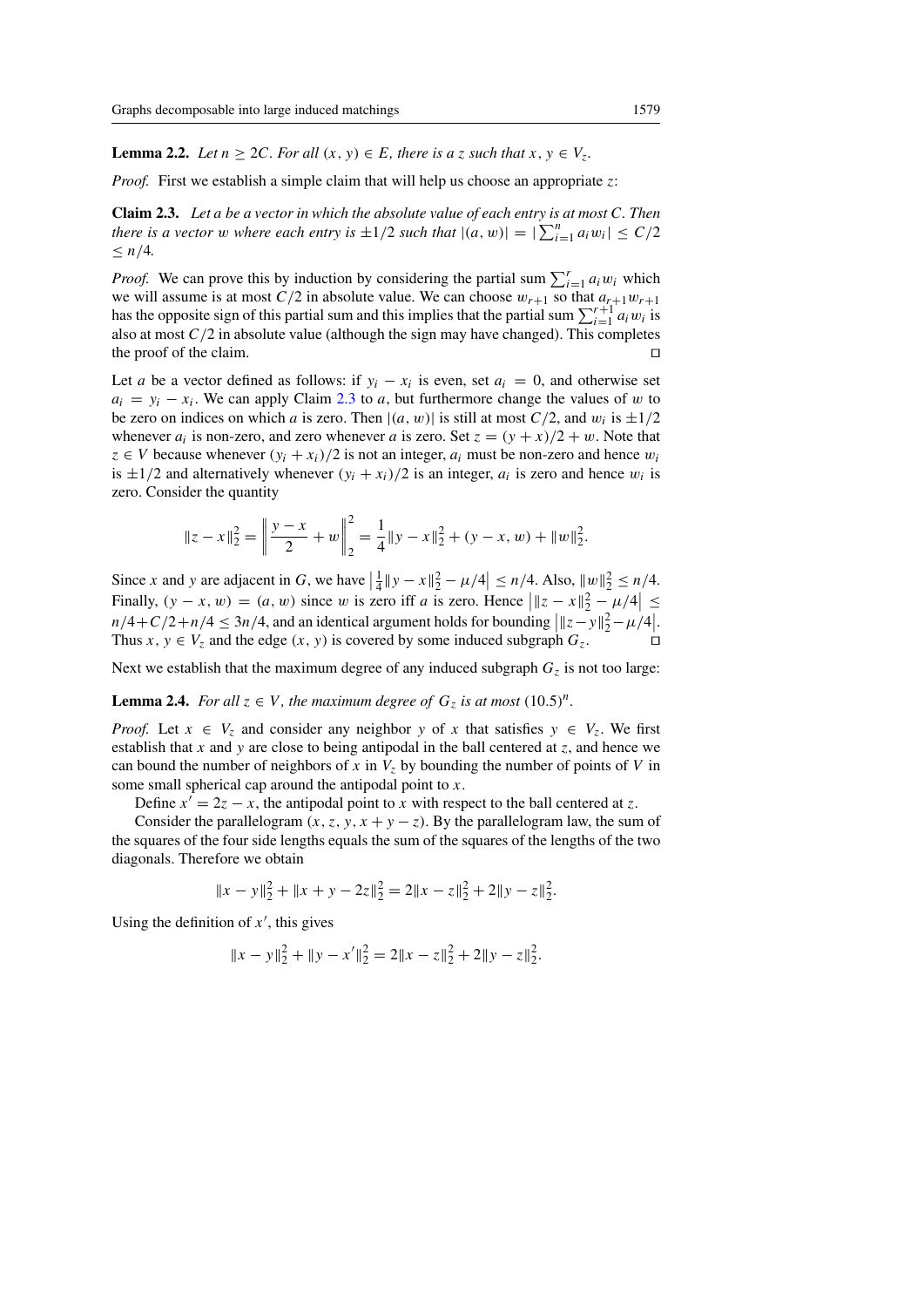Hence  $||y - x'||_2^2 = 2||x - z||_2^2 + 2||y - z||_2^2 - ||x - y||_2^2$  and as both  $||x - z||_2^2$  and  $||y - z||_2^2$  are approximately  $\mu/4$  (since x, y ∈ V<sub>z</sub>) and  $||x - y||_2^2$  is approximately  $\mu$ because x is adjacent to y in G, this implies that  $||y - x'||_2^2 \le 4n$ . Therefore we can because x is adjacent to y in G, this implies that  $||y - x||_2 \le 4n$ . Therefore we can<br>bound the degree of x in  $G_z$  by the number of lattice points in a ball of radius  $2\sqrt{n}$ (centered at the lattice point  $x'$ ). The unit *n*-dimensional cubes centered at these lattice points are pairwise disjoint, each has volume 1, and they are all contained in a ball of points are pairwise disjoint, each has volume 1, and they are all contained in a ball of radius  $2\sqrt{n} + 0.5\sqrt{n} = 2.5\sqrt{n}$ . Therefore, the number of these points does not exceed the volume of an *n*-dimensional ball of radius  $2.5\sqrt{n}$ . Since *n* is even, the volume of this ball is √ √

$$
\frac{\pi^{n/2}(2.5\sqrt{n})^n}{(n/2)!} < (2\pi e)^{n/2} \frac{(2.5\sqrt{n})^n}{n^{n/2}} = (2.5 \cdot \sqrt{2\pi e})^n < 10.5^n,
$$

where we have used the fact that  $b! > (b/e)^b$  for any positive integer b. This completes the proof of the lemma.  $\Box$ 

<span id="page-5-0"></span>Lemma 2.5. *Let* H *be a graph with maximum degree* d*. Then* H *can be covered by*  $O(d^2)$  *induced matchings.* 

*Proof.* Call two edges  $e_1$ ,  $e_2$  of H in conflict if either they share a common end or there is an edge in H connecting an endpoint of  $e_1$  to an endpoint of  $e_2$ . It is clear that any edge e of H can be in conflict with at most  $2d - 2 + (2d - 2)(d - 1) < 2d^2$  other edges of H.

Thus we can initialize each member of a set of  $2d^2$  induced matchings  $M_i$  to be the empty set, and for each edge  $e$  of H in its turn, add  $e$  to the first  $M_i$  for which  $e$  is not in conflict with any edge currently in  $M_i$ . Since e is in conflict with less than  $2d^2$  edges, it can be added to some  $M_i$ . We can continue this procedure, obtaining a set of less than  $2d^2$  induced matchings covering all edges of H.

It follows that we can decompose the edges of each induced subgraph  $G<sub>z</sub>$  into at most  $O(d^2) \leq O((10.5)^{2n})$  induced matchings, and this yields a decomposition of G into  $O(N d^2)$  induced matchings. These matchings can additionally be made edge-disjoint, since, if any edge is multiply covered we can remove it from all but one of the induced matchings (and the result is still an induced matching). We have thus proved the following.

**Theorem 2.6.** For every n, C with  $n \geq 2C$ , n even, there is a graph G on  $N = C^n$ vertices that misses at most N<sup>g</sup> edges for

$$
g = 2 - \frac{1}{2C^4 \log C} + o(1)
$$

*and can be covered by*  $N<sup>f</sup>$  *disjoint induced matchings, where* 

$$
f = 1 + \frac{2 \log 10.5}{\log C} + o(1).
$$

Hence, for any  $\epsilon > 0$  we can construct a graph G on N vertices missing at most  $N^{2-\delta}$ edges for  $\delta = \delta(\epsilon) = e^{-O(1/\epsilon)}$ , that can be covered by  $N^{1+\epsilon}$  pairwise disjoint induced matchings. Note that the number of matchings is nearly linear. Note also that by splitting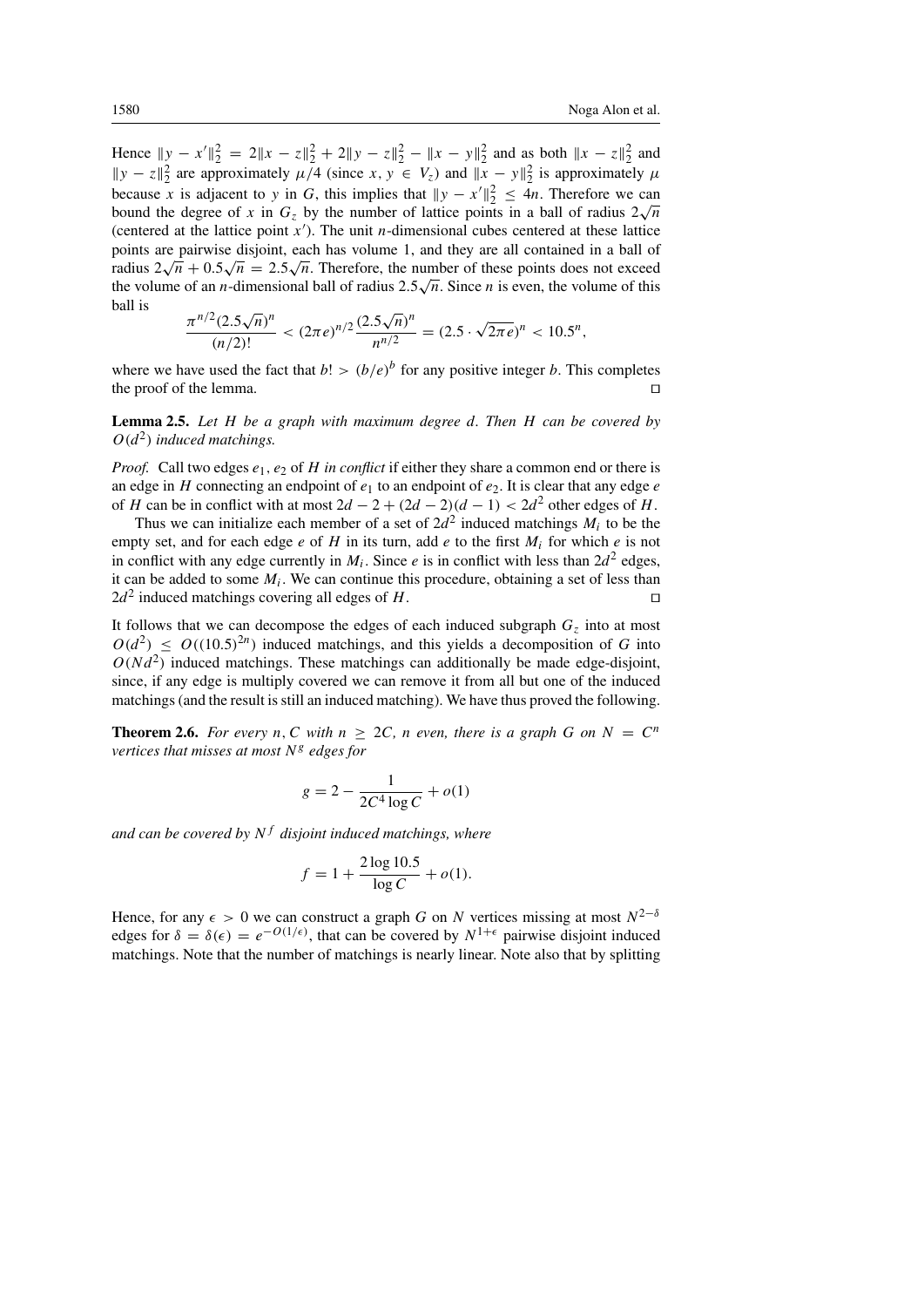each of these matchings M into  $||M|/r|$  pairwise disjoint matchings, each of size exactly  $r = N^{1-\epsilon-\delta}$ , omitting the remaining  $|M| - r\lfloor |M|/r \rfloor < r$  edges, we get an  $(r, t)$ -RS graph, where  $r = N^{1-\epsilon-\delta}$  and the number of missing edges is at most  $2N^{2-\delta}$ . As  $\epsilon$  (and hence  $\delta < \epsilon$ ) can be chosen to be arbitrarily small, this gives, with the right choice of parameters, an  $(r, t)$ -RS graph on N vertices, with  $r = N^{1-o(1)}$  and  $rt = {N \choose 2} - o(N^2)$ .

### <span id="page-6-0"></span>*2.2. A construction using error correcting codes*

Here we construct nearly complete graphs with large induced matchings using error correcting codes. These constructions will be incomparable to those in the previous section the number of missing edges will be much smaller (in fact, the number of missing edges can be made asymptotically optimal as we will demonstrate in Section [3.2\)](#page-10-0), but the price we pay is that the average size of an induced matching will only be a small power of  $N$  as opposed to nearly linear. As we will show, the construction in this section will be better tailored to the application in [\[8\]](#page-20-6) (at least for some values of the relevant parameters) than the construction of the previous section.

Throughout this section, we will use codes over the binary alphabet as well as over a bigger alphabet. Let  $d_H(x, y)$  be the Hamming distance between two binary strings x and y (of the same length). The Hamming weight of a binary string x is the number of non-zero entries, or equivalently the Hamming distance to the all-zeros vector. We can similarly define the Hamming distance  $d_H(x, y)$  between two vectors x and y over a larger alphabet [C] as the number of indices where these vectors disagree.

**Definition 2.7.** An [n, k, d] linear code is a subspace  $C$  consisting of  $2^k$  length n binary vectors such that for all  $x, y \in C$  and  $x \neq y$ ,  $d_H(x, y) \geq d$ . We will call *n* the *encoding length*, k the *dimension*, and d the *distance* of the code.

An  $n \times k$  matrix A of full column rank over GF(2) is the generating matrix of a code of dimension  $k$  and length  $n$  consisting of all linear combinations of its columns. The distance of this code is exactly the minimum Hamming weight of any non-zero code word. Throughout this section we will make use of a particular type of code:

**Definition 2.8.** Call a linear code  $C$  *proper* if the all-ones vector  $\vec{1}$  is a codeword.

It is well-known that there are linear codes that achieve the Gilbert–Varshamov bound. In fact, proper codes also achieve this bound:

**Lemma 2.9.** *If*  $\sum_{i=0}^{d} {n \choose i}$  $\binom{n}{i} \leq 2^{n-k}$ , then there is a proper  $[n, k, d]$  code. Thus, there is *such a code in which*  $k = (1 - H(d/n))n$ *, where*  $H(x) = -x \log_2 x - (1 - x) \log_2 (1 - x)$ *is the binary entropy function.*

*Proof.* Let C be a maximum subspace of  $\{0, 1\}^n$  that contains  $\vec{1}$  and has distance at least d. Such a subspace exists since  $\{0, 1\}$  has this property. Since C is a subspace, the minimum distance is exactly the minimum Hamming weight of any non-zero vector in  $C$ . Let w be some vector not in C. If  $d_H(w, x) \ge d$  for every  $x \in C$ , then it is easy to see that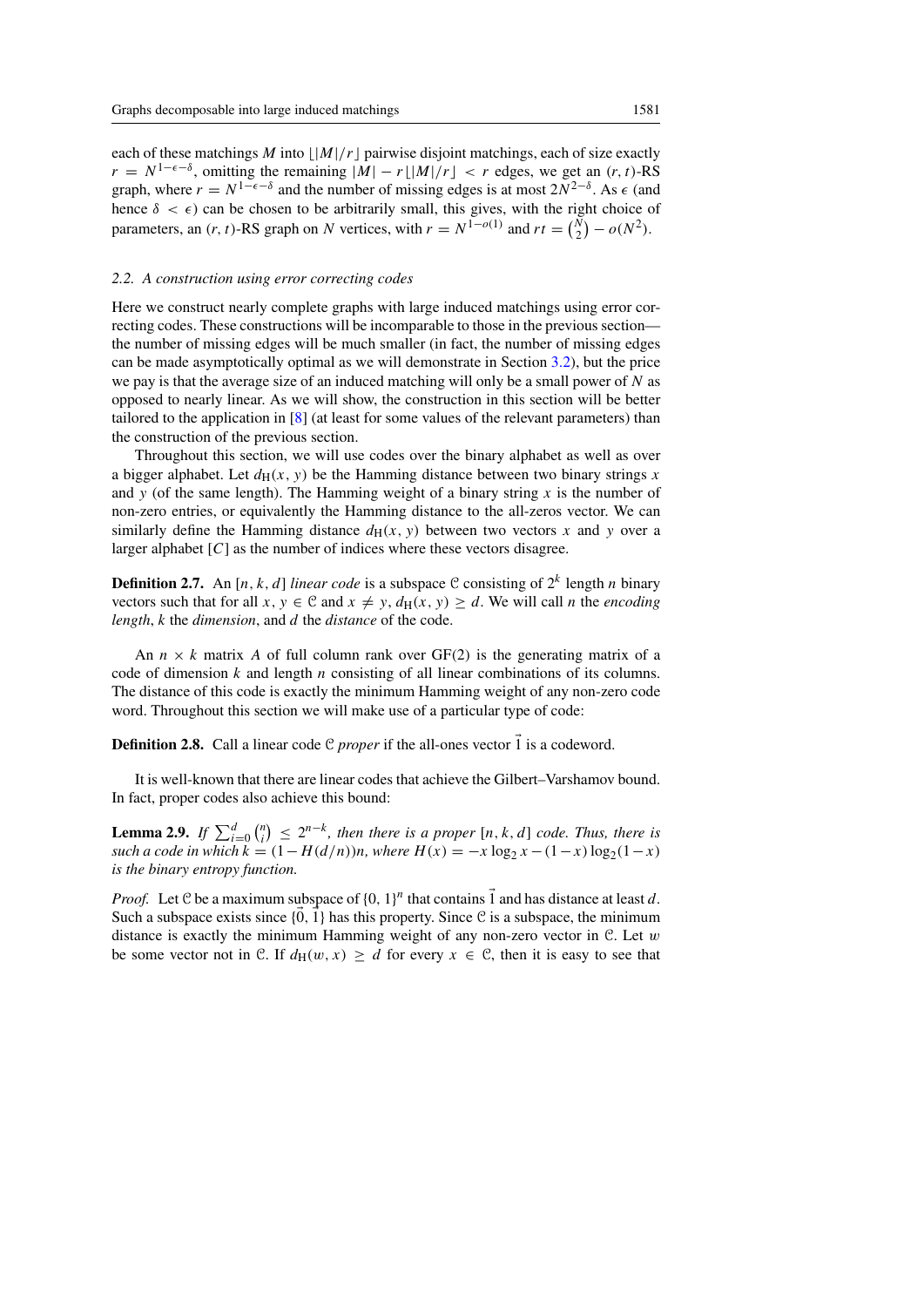$(w+\mathcal{C})\cup\mathcal{C}$  is a larger subspace containing  $\vec{1}$  which still has distance at least d. Therefore, by the maximality of C, we have

$$
\bigcup_{x \in \mathcal{C}} \{y : d_H(y, x) \le d\} = \{0, 1\}^n
$$

and hence  $|\mathcal{C}| \sum_{i=0}^{d} {n \choose i}$  $\binom{n}{i} \geq 2^n$ . Since  $\sum_{i=0}^d \binom{n}{i}$  $\binom{n}{i} \leq 2^{n-k}$ , this implies that  $|\mathcal{C}| \geq 2^k$  $\Box$ 

**Claim 2.10.** Let A be the generating matrix for a proper  $[n, k, d]$  code  $\mathbb{C}$  with  $d > 1$ . *Then deleting any row of A results in a generating matrix A' for a proper*  $[n-1, k, d-1]$ *code.*

*Proof.* Note that  $\mathcal{C}' = \{A'x : x \in \{0,1\}^k\}$  and hence  $\mathcal{C}'$  (defined by the generating matrix  $A'$ ) has dimension k, as no non-trivial linear combination of the columns of  $A'$ can be the zero vector, by the assumption  $d > 1$ . The all-ones vector is still a codeword since  $Ax = \vec{1}$  implies that  $A'x = \vec{1}$ . Finally, the minimum distance of C' is the minimum Hamming weight of any non-zero codeword, and the Hamming weight of any codeword in  $\mathcal C$  decreases by at most 1 by deleting any index.

Throughout this section let  $\mathcal{C} = \mathcal{C}_n$  be an [n, k, d] code, and let  $\mathcal{C}_{n-1}, \mathcal{C}_{n-2}, \ldots, \mathcal{C}_{n-d+1}$ be proper  $[n-1, k, d-1]$ ,  $[n-2, k, d-2]$ , ... and  $[n-d+1, k, 1]$  codes, respectively.

Next, we define a graph  $G = (V, E)$  that will be the focus of this section. Let  $V =$  $[C]^n$  and set  $N = |V| = C^n$ . Consider two vertices  $a, b \in V$ , where  $a = (a_1, \ldots, a_n)$ and  $b = (b_1, \ldots, b_n)$  for  $a_i, b_i \in [C]$ . There is an edge between a and b if and only if  $d_{\text{H}}(a, b) = \sum_{i=1}^{n} 1_{a_i \neq b_i} > n - d.$ 

It is easy to count the number of missing edges. Indeed, in the complement of G each vertex a is connected to all vertices b so that  $a_i = b_i$  for at least d indices i. As the number of missing edges is half the sum of degrees in the complement, this gives:

# Claim 2.11.

$$
\binom{N}{2} - |E| \le \frac{1}{2} C^n \sum_{i=d}^n \binom{n}{i} (C-1)^{n-i}.
$$

**Lemma 2.12.** *If*  $d/n > 2/(C - 1)$  *then* 

$$
\frac{1}{2}C^n \sum_{i=d}^n \binom{n}{i} (C-1)^{n-i} \leq \binom{n}{d} C^n (C-1)^{n-d}.
$$

*Proof.* Using the inequality  $\binom{n}{i}$  $\binom{n}{i} \leq (n/d)^{i-d} \binom{n}{d}$  $\binom{n}{d}$  we obtain a bound

$$
\sum_{i=d}^{n} {n \choose i} (C-1)^{n-i} \le {n \choose d} (C-1)^{n-d} \sum_{j=0}^{n-d} (n/d)^{j} (C-1)^{-j},
$$

which implies the lemma.  $\Box$ 

Hence the number of missing edges in  $G$  is at most  $N^e$  for

$$
e = 1 + \frac{H(d/n) + (1 - d/n) \log_2(C - 1)}{\log_2 C} + o(1).
$$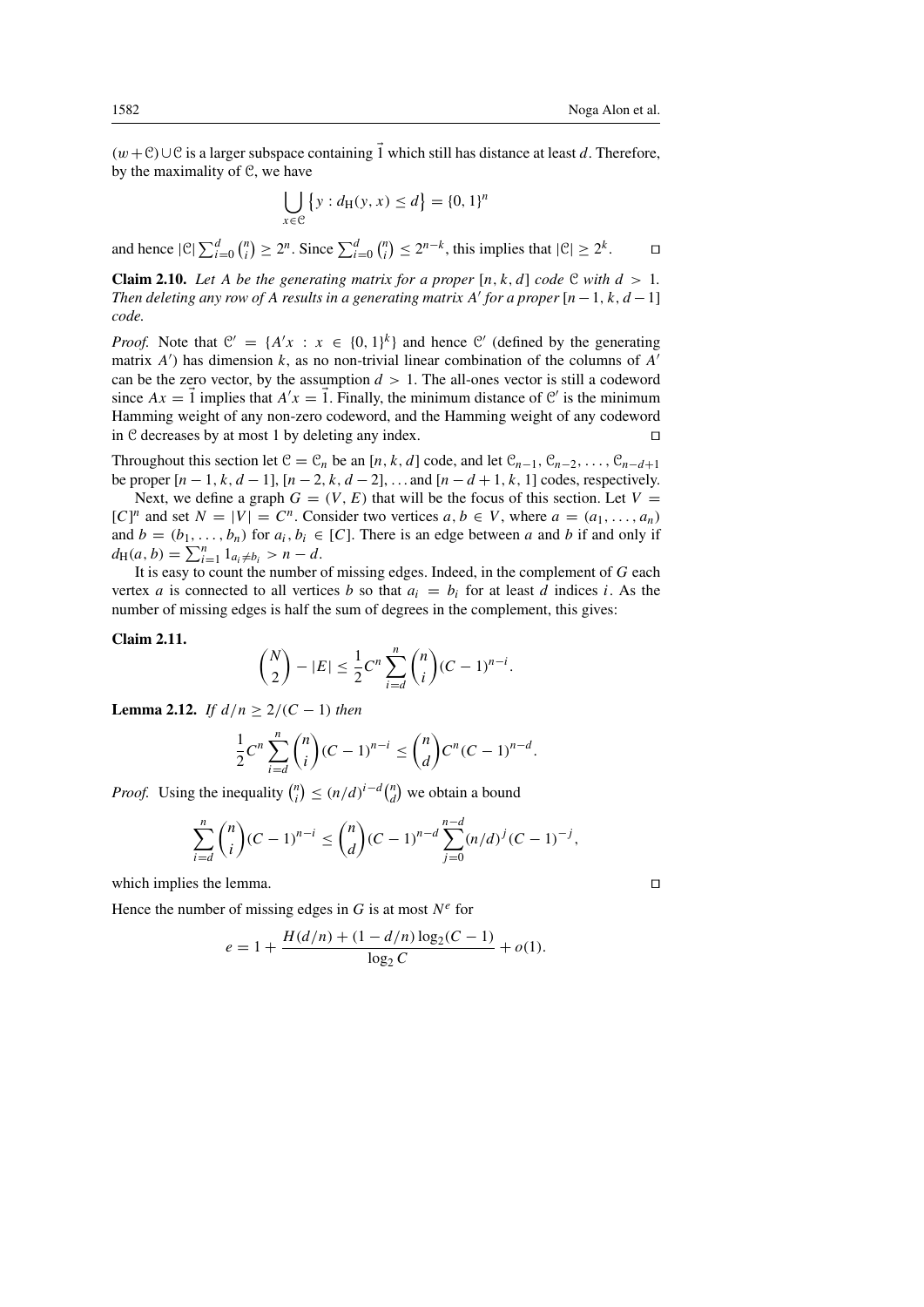Next, we describe the induced matchings that are used to cover the edges in G. In order to do so, we will define an equivalence relation over edges of G. In particular, this will be an equivalence relation over ordered pairs  $(a, b)$ , where  $a = (a_1, \ldots, a_n)$  and  $b = (b_1, \ldots, b_n)$ , under the condition that  $d_H(a, b) > n - d$ .

**Definition 2.13.** Let  $S \subset [n]$ ,  $|S| = r$  and let  $(a, b)$  be a pair of vertices in V where  $S =$  $\{i : a_i = b_i\}$ . Let x be a  $\{0, 1\}^{n-r}$  vector. Let  $[n] - S = \{i_1, \ldots, i_{n-r}\}$  and  $i_1 < \cdots < i_{n-r}$ . Then the x-*flip* of  $(a, b)$  is a pair  $(c, d)$  such that for all  $i \in S$ ,  $c_i = a_i = b_i = d_i$  and for all  $i = i_j \notin S$  (i.e. i is the j<sup>th</sup> smallest index not in S),  $c_i = a_i$ ,  $d_i = b_i$  if  $x_j = 0$  and otherwise  $c_i = b_i, d_i = a_i$ .

Informally, the  $n - r$  indices not in S are mapped in order to the  $n - r$  bits in x and the corresponding locations in  $a$  and  $b$  are swapped if and only if the corresponding bit of  $x$  is 1.

**Definition 2.14.** We will define a pair  $(a, b) \sim (a', b')$  iff  $S = \{i : a_i = b_i\} = S'$  $\{i : a'_i = b'_i\}, |\mathcal{S}| = r < d$  and furthermore there is an  $x \in \mathcal{C}_{n-r}$  such that  $(a', b')$  is the x-flip of  $(a, b)$ .

Next we will establish that this relation ∼ is indeed an equivalence relation, and that it is actually a relation on unordered pairs, that is,  $(a, b) \sim (b, a)$  for all a, b:

Claim 2.15.  $(a, b) \sim (b, a)$ .

This follows because the code  $\mathcal{C}_{n-r}$  is proper (for all  $r < d$ ), and hence the all-ones vector 1 lies in  $\mathcal{C}_{n-r}$  and  $(b, a)$  is the 1-flip of  $(a, b)$ .

Claim 2.16.  $(a, b)$  ∼  $(c, d)$  *iff*  $(c, d)$  ∼  $(a, b)$ *.* 

*Proof.* By symmetry we only need to establish one direction. Suppose  $(a, b) \sim (c, d)$ . Then  $S = \{i : a_i = b_i\} = S' = \{i : c_i = d_i\}$ . Let  $(c, d)$  be an x-flip of  $(a, b)$  (where  $x \in C_{n-r}$ ). Then  $(a, b)$  is also the x-flip of  $(c, d)$ .

**Claim 2.17.** (*a*, *b*) ∼ (*c*, *d*) *and* (*c*, *d*) ∼ (*e*, *f*) *implies* (*a*, *b*) ∼ (*e*, *f*).

*Proof.* Again note that  $S = \{i : a_i = b_i\} = S' = \{i : c_i = d_i\} = S'' = \{i : e_i = f_i\}$ . Let  $x, y \in \mathcal{C}_{n-r}$  be such that  $(c, d)$  is the x-flip of  $(a, b)$  and  $(e, f)$  is the y-flip of  $(c, d)$ . Then  $x + y \in \mathcal{C}_{n-r}$  since the code is linear, and  $(e, f)$  is the  $x + y$ -flip of  $(a, b)$ .  $\Box$ 

This immediately implies:

**Lemma 2.18.** *The relation*  $\sim$  *is an equivalence relation over unordered pairs*  $(a, b)$ *which have Hamming distance*  $> n - d$ .

Since each code  $\mathcal{C}_{n-r}$  (for  $r < d$ ) has dimension k, each equivalence class has size exactly  $2^k$ .

**Lemma 2.19.** Each equivalence class is an induced matching consisting of  $2^{k-1}$  edges.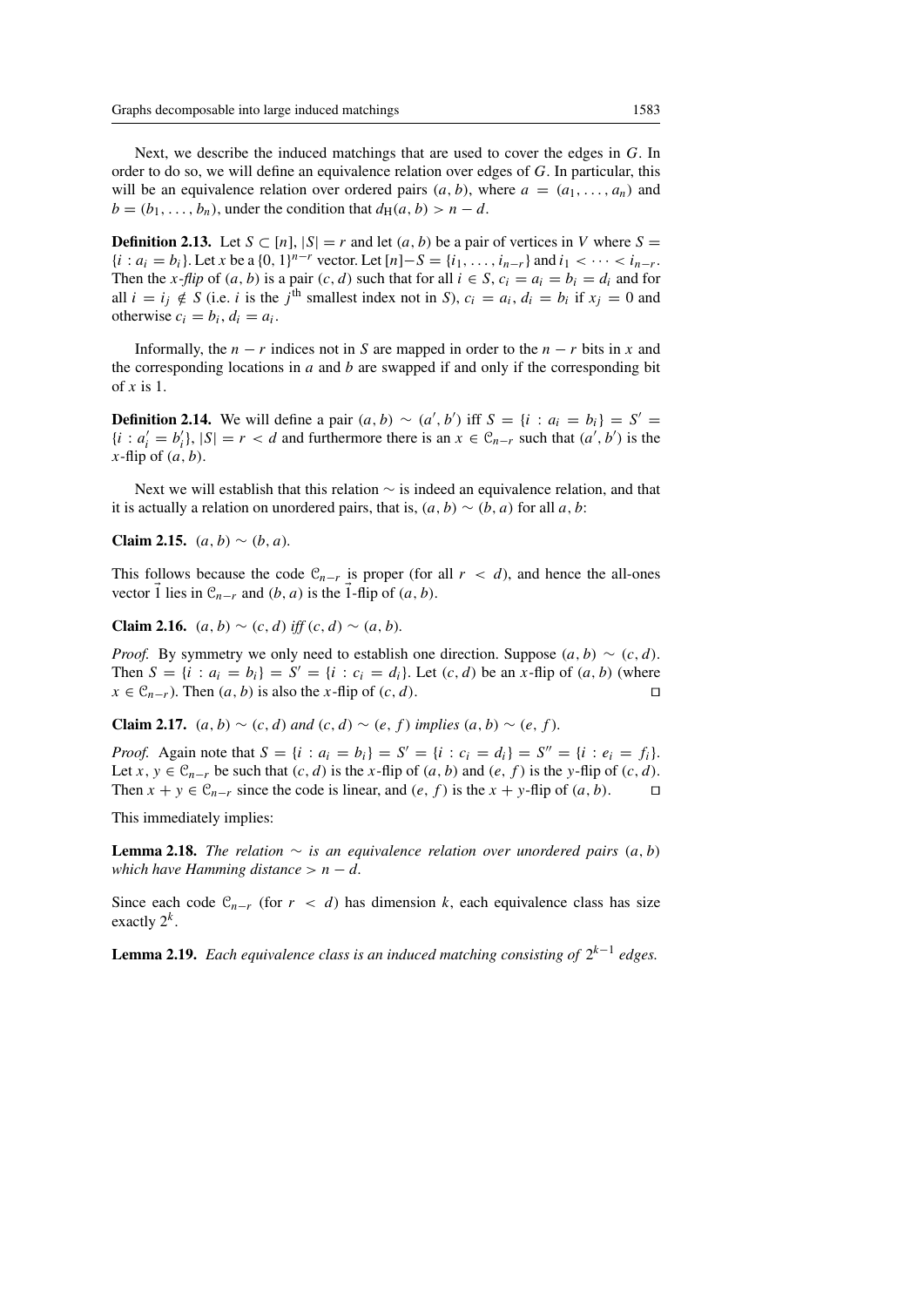*Proof.* Consider two edges  $(a, b)$  and  $(e, f)$  in the same equivalence class. Let  $S = \{i :$  $a_i = b_i$  = {i :  $e_i = f_i$ } where  $|S| = r$  (< d). Let (e, f) be the x-flip of (a, b) for  $x \in \mathcal{C}_{n-r}$ . Since the code  $\mathcal{C}_{n-r}$  has distance at least  $d-r$ , the Hamming weight of x is at least  $d - r$ . Consider the Hamming distance between a and f. Each index  $i \in S$  is an index at which a and f agree (i.e.  $a_i = f_i$ ). Furthermore, there is a bijection between indices in  $x$  that are set to one and indices outside of the set  $S$ , for which  $a$  and  $f$  agree. So the vectors a and f agree on at least  $r + (d - r) = d$  indices, and hence af is not an edge in G. Since  $(e, f)$  and  $(f, e)$  are in the same equivalence class, the above argument also shows that *ae*, *be* and *bf* are non-edges.  $\Box$ 

If we use one induced matching for each equivalence class, then each edge in  $G$  is covered exactly once and hence the number of induced matchings needed to cover G is  $|E|/2^{k-1} \leq N^2/2^k$ .

<span id="page-9-0"></span>**Theorem 2.20.** *For every* n, d, C *such that*  $1/2 > d/n \ge 2/(C - 1)$ , *there is a graph* G on  $N = C^n$  vertices that misses at most  $N^e$  edges for

$$
e = 1 + \frac{H(d/n) + (1 - d/n) \log_2(C - 1)}{\log_2 C} + o(1)
$$

*and can be covered by* N<sup>f</sup> *disjoint induced matchings, where*

$$
f = 2 - \frac{1 - H(d/n)}{\log_2 C} + o(1).
$$

In particular, for any  $\epsilon > 0$ , there is a graph G on N vertices missing at most  $N^{3/2+\epsilon}$ edges that can be covered by  $N^{2-c\epsilon^3}$  induced matchings. This is obtained by choosing C for which log<sub>2</sub>  $C = \Theta(1/\epsilon)$  and  $d/n = 1/2 - \Theta(\epsilon)$ .

Also we can choose  $C = 35$  and  $d = 0.15n$ , in which case  $2(e - 1)$ ,  $f < 1.924$ . Thus we can cover the edges of a complete graph on  $2N$  vertices by two graphs  $G_1$  (set to  $G$ with N replaced by  $2N$  in the above construction) and  $G_2$  (set to the complement of G), where the number of induced matchings needed to cover the edges of  $G_1$  is  $O(N^{2-\delta})$  for  $\delta > 0.076$ , and the same holds for  $G_2$  (see Section 4.1 for details). For applications we need that the above statement holds also for covering all edges of the complete bipartite graph  $K_{N,N}$  by two such graphs  $G'_1$  and  $G'_2$ —this clearly follows by splitting the vertices of  $K_{2N}$  arbitrarily into two equal classes and by defining  $G'_{i}$ , for  $i = 1, 2$ , to be the graph obtained from  $G_i$  by keeping only the edges that have one endpoint in each class.

### 3. Limits

#### *3.1. Triangle removal lemma*

The connection between the triangle removal lemma and the existence of  $(r, t)$ -RS graphs is well known since the work of Ruzsa and Szemerédi; for completeness we include the argument.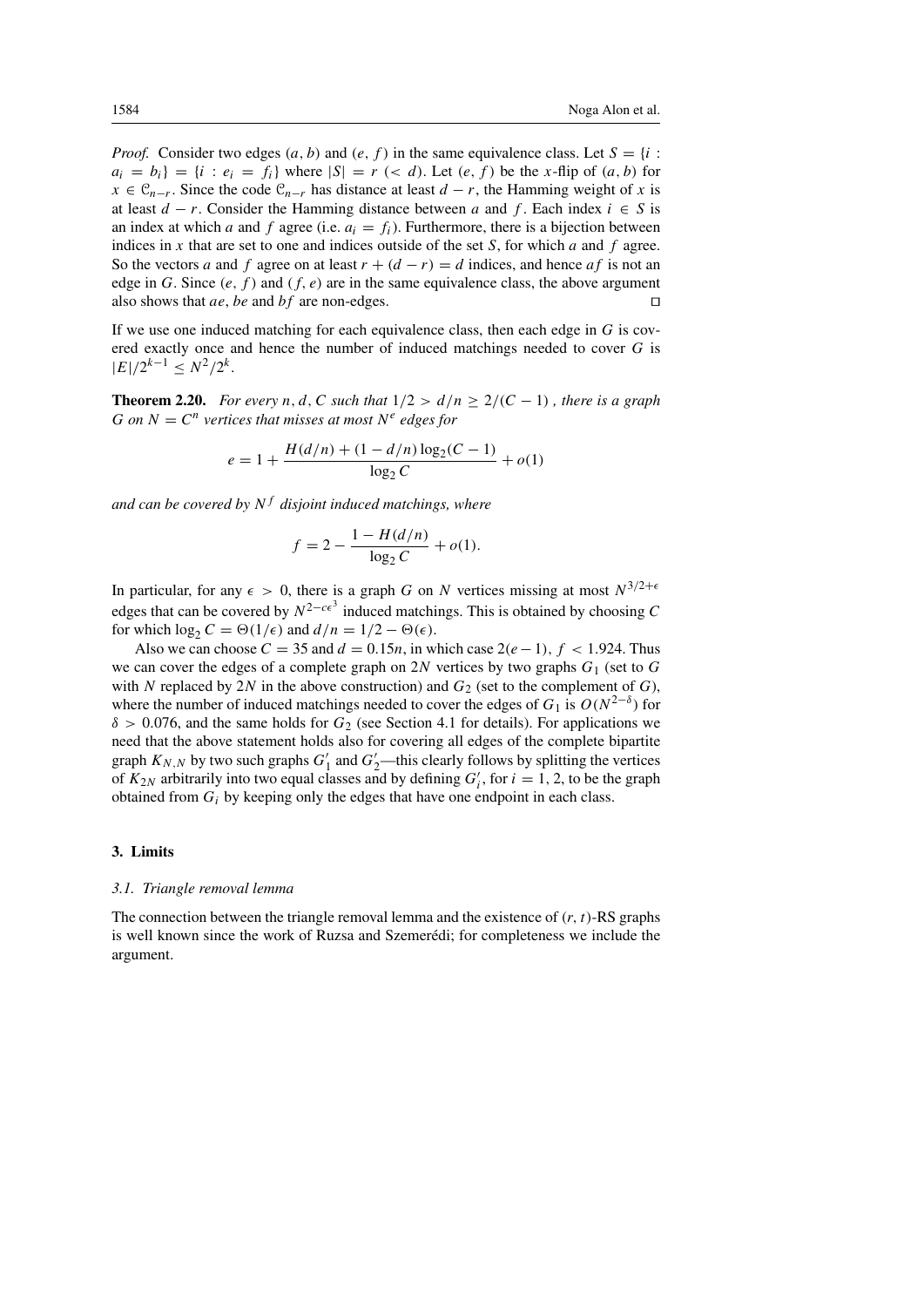Proposition 3.1. *If there exists an* (r, t)*-RS graph on* N *vertices, then there exists a graph on* N + t *vertices with at least* 3rt/2 *edges, in which every edge is contained in exactly one triangle. Thus one has to delete at least* rt/2 *edges to destroy all triangles and yet the graph contains only* rt/2 *triangles.*

*Proof.* Let G be an  $(r, t)$ -RS graph on N vertices. Then its number of edges is rt and hence, by a well known simple result, it contains a bipartite subgraph  $G' = (U, V, E')$ with at least  $rt/2$  edges. Clearly, these edges can be covered by  $t$  induced matchings  $M_1, \ldots, M_t$ , and we can assume that these matchings are pairwise edge disjoint.

For each matching  $M_i$ , add an additional vertex  $w_i$  and connect  $w_i$  to the endpoints of all edges in  $M_i$ . The resulting graph  $H = (U, V, W, E_H)$  is tripartite, has  $N + t$  vertices and contains  $|E'|$  triangles. The critical property of this construction is that each edge of H is in a unique triangle. Indeed, there is a natural set of  $|E'|$  triangles in H—each such triangle is specified by an edge  $(u, v) \in E'$  and if this edge is contained in the matching  $M_i$ , this edge is mapped to the triangle  $(u, v, w_i)$  in H. There are in fact no other triangles in  $H$ : Let  $T = (a, b, c)$  be a triangle in H. Since H is tripartite, there must be exactly one vertex from each set U, V and W in the set a, b, c. Suppose that  $a \in U$ and  $b \in V$ . Then let  $M_i$  be the unique matching containing the edge  $(a, b)$ . Suppose  $c = w_j \neq w_i$ . This implies that the matching  $M_j$  covers both vertices a and b but does not contain the edge  $(a, b)$ , and hence  $M_i$  is not an induced matching, a contradiction. This completes the proof.  $\Box$ 

The triangle removal lemma of [\[23\]](#page-21-1), which is one of the early major applications of the regularity lemma, asserts that for any  $\epsilon > 0$  there is a  $\delta = \delta(\epsilon) > 0$  so that for  $N > N(\epsilon)$  any graph on N vertices from which one has to delete at least  $\epsilon N^2$  edges to destroy all triangles contains at least  $\delta N^3$  triangles. This and the above proposition imply that there are no  $(r, t)$ -RS graphs on N vertices with  $r = \Omega(N)$  and  $t = \Omega(N)$ . The original proof of [\[23\]](#page-21-1) provides a rather poor quantitative relation between  $\epsilon$  and  $\delta$ , but the improved recent proof of Fox [\[16\]](#page-21-13) supplies better estimates (which are still very far from the known constructions). If the number of vertices is  $N$  and the graph is a pairwise disjoint union of t induced matching, each of size  $r = cN$ , then t is at most  $N/\log^{(x)} N$ with  $x = O(\log(1/c))$ , where  $\log^{(x)} N$  denotes the x-fold iterated logarithm. For more details, see [\[16\]](#page-21-13).

# <span id="page-10-0"></span>*3.2. Reconstruction principle*

Here we prove lower bounds on the number of edges that a graph must miss if it can be covered by disjoint induced matchings of size  $r$ . These lower bounds establish that the results in Section [2.2](#page-6-0) are essentially tight for an important range of the parameters. Indeed, as proved in that section, there are graphs on N vertices missing  $N^{3/2+\epsilon}$  edges that can be covered by disjoint, induced matchings of polynomial size. Yet, as we show below, any graph that can be covered by disjoint, induced matchings of size *two* or more must miss at least  $N^{3/2}$  edges. We describe two proofs. The first is based on entropy considerations, and the second is an elementary combinatorial proof, which in fact yields a somewhat stronger result, as it bounds the minimum degree in the graph of missing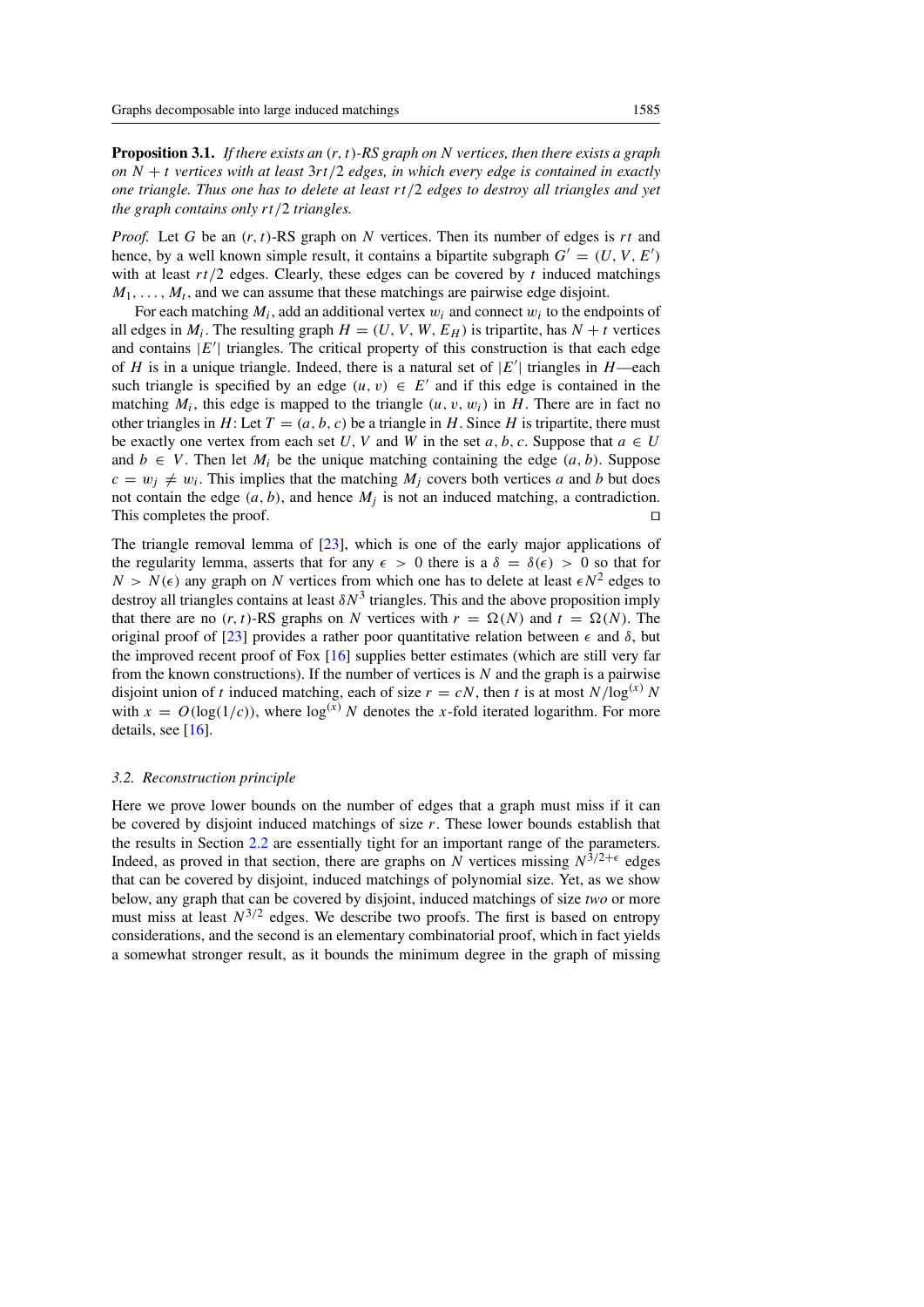edges. We believe, however, that both methods are interesting and each may have further applications. We start with the entropy proof.

Let  $G = (V, E)$  be a graph on N vertices that can be covered by disjoint induced matchings  $M_1, \ldots, M_t$  each of size  $r \geq 2$ . We will prove an upper bound on the number  $|E|$  of edges based on an application of the reconstruction principle (and through information-theoretic inequalities).

To this end, we define a random variable A as follows:

- Choose  $M_i$  uniformly at random.
- Choose an ordered set of two distinct edges  $e_1, e_2$  from  $M_i$ .

Set  $A = (e_1, e_2)$ . Let  $e_1 = (W, X)$  and  $e_2 = (Y, Z)$ . Here we use upper case letters to denote that each of these choices  $W, X, Y$  and Z is a random variable and we will use lower case letters to denote specific choices of these random variables.

# <span id="page-11-1"></span>Claim 3.2.  $H(A) = \log |E| + \log(r - 1)$ .

*Proof.* Since we choose each matching  $M_i$  uniformly at random, and each matching is of the same size  $(r)$ , the first edge  $e_1$  is chosen uniformly at random from the set E. Conditioned on the choice of  $e_1$ , the remaining edge  $e_2$  is chosen uniformly at random from the other  $r - 1$  edges in  $M_i$ . . Under the contract of the contract of the contract of the contract of the contract of the contract of the con

Let  $d_v$  be the number of missing edges incident to  $v \in V$ . Let  $D_v$  be the set of nonneighbors of v, and let  $f_v : D_v \to [d_v]$  be a function mapping each non-neighbor of v to a unique integer in the set  $[d_v]$ .

- Choose A as above and let  $e_1 = (w, x)$  and  $e_2 = (y, z)$ .
- Choose  $S_1$  with probability  $1/2$  to be either w or x, and let  $S_3$  be the opposite choice.
- Choose  $S_2$  with probability  $1/2$  to be either y or z.

We set the random variable  $B = [s_1, f_{s_1}(s_2), f_{s_2}(s_3)].$ 

<span id="page-11-0"></span>**Lemma 3.3.**  $H(B) \ge H(A)$ .

*Proof.* We prove that A can be computed as a deterministic function of B, and then we apply the chain rule for entropy to prove the lemma.

### Claim 3.4. A *can be computed as a deterministic function of* B*.*

*Proof.* Given B, we can compute  $s_2$  using  $s_1$  and  $f_{s_1}(s_2)$ , and using  $s_2$  and  $f_{s_2}(s_3)$  we can compute s<sub>3</sub>. This in turn defines the edge  $e_1 = (s_1, s_3)$  which uniquely determines  $M_i$ since the set of matchings disjointly covers the edges in G. From  $M_i$  and  $s_2$ , we can compute the remaining edge  $e_2$ : this is the unique edge incident to  $s_2$  in the matching  $M_i$ .  $\Box$ 

The chain rule for entropy yields the expansion  $H(B, A) = H(B) + H(A | B)$ , but  $H(A | B) = 0$  because A is a deterministic function of B. We can alternatively expand  $H(B, A)$  as  $H(A) + H(B | A)$ . Since  $H(B | A) \ge 0$  we get  $H(B) = H(B, A) \ge H(A)$ , as desired.  $\Box$ 

Next, we give an upper bound for the entropy of  $B$  (based on the number of missing edges), and this combined with the lemma above will imply a contradiction if the number of missing edges is too small.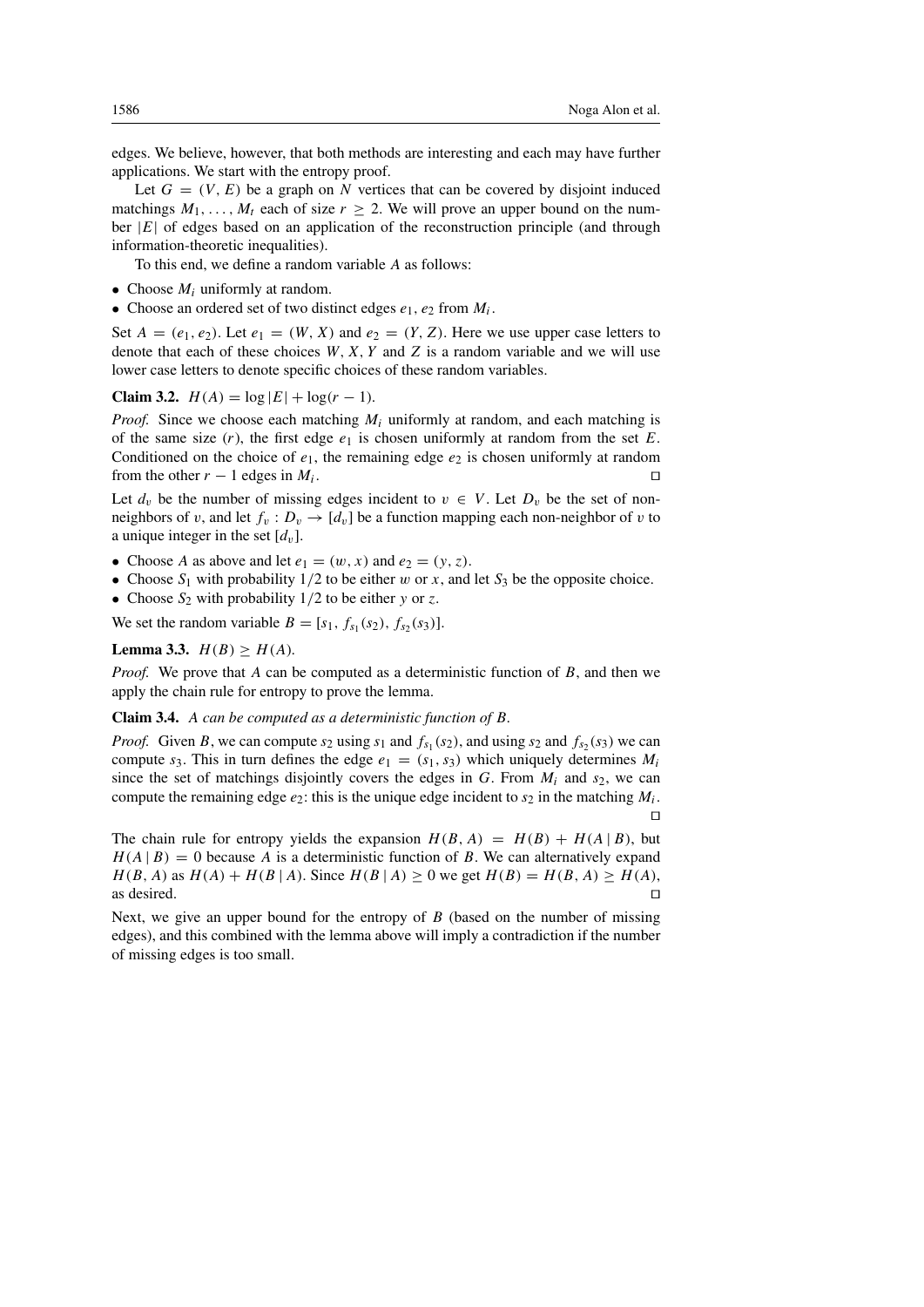Definition 3.5. We will call a random variable S on V *degree-uniform* if S chooses a random vertex proportional to the degree in G.

<span id="page-12-0"></span>**Claim 3.6.**  $S_1$  *and*  $S_2$  *are degree-uniform random variables.* 

Note that these two random variables are not independent!

*Proof.* We can choose the random variable A by choosing an edge uniformly at random from E, setting this edge to be  $e_1$  and choosing  $e_2$  uniformly at random from the remaining edges in the matching  $M_i$  that contains  $e_1$ . The distribution of  $S_1$  in this sampling procedure (for A) is clearly degree-uniform.

To prove the remainder of the claim, we can slightly modify the sampling procedure for  $A$ . We could instead choose an edge uniformly at random from  $E$  and set this edge to be  $e_2$ . Then choose an edge  $e_1$  uniformly at random from the other edges in the matching  $M_i$  that contains  $e_2$ . This is an equivalent sampling procedure for generating A, and from this procedure it is clear that  $S_2$  is degree-uniform.

Let  $\bar{d}$  be the average degree in the complement of G.

<span id="page-12-1"></span>**Lemma 3.7.**  $H(B) \le \log N + 2 \log \bar{d}$ .

*Proof.* We can decompose the random variable B into  $B_1 = s_1$ ,  $B_2 = f_{s_1}(s_2)$  and  $B_3 =$  $f_{s_2}(s_3)$ . Again, using the chain rule for entropy we obtain

$$
H(B) = H(B_1) + H(B_2 | B_1) + H(B_3 | B_2, B_1).
$$

Since  $S_2$  is a deterministic function of the random variables  $B_2$  and  $B_1$ , we get

$$
H(B_3 \,|\, B_2, B_1) = H(B_3 \,|\, B_2, B_1, S_2) \le H(B_3 \,|\, S_2).
$$

We can upper bound  $H(B_1)$  by log N, and

$$
H(B_2 | B_1) = \sum_{s_1} \Pr[S_1 = s_1] H(B_2 | S_1 = s_1) \le \sum_{s_1} \Pr[S_1 = s_1] \log d_{s_1}.
$$

Using Claim [3.6,](#page-12-0) this is

$$
H(B_2 \mid B_1) = \sum_{s_1} \frac{N-1-d_{s_1}}{2|E|} \log d_{s_1} \le \sum_{s_1} \frac{N-1-\bar{d}}{2|E|} \log \bar{d} = \log \bar{d},
$$

where we have used Jensen's inequality and the concavity of the functions  $\log x$  and  $-x \log x$ . An identical bound holds also for  $H(B_3 | S_2)$  again using Claim [3.6,](#page-12-0) and thus we get  $H(B) < \log N + 2 \log \bar{d}$ .

We can apply Lemma [3.3](#page-11-0) and the bounds in Lemma [3.7](#page-12-1) and Claim [3.2](#page-11-1) to obtain the following theorem:

<span id="page-12-2"></span>**Theorem 3.8.** Let  $G = (V, E)$  be a graph on N vertices that can be covered by disjoint *induced matchings of size*  $r \geq 2$ *. Then the number of missing edges satisfies* 

$$
\binom{N}{2} - |E| \ge \left(\frac{1}{2\sqrt{2}} - o(1)\right) r^{1/2} N^{3/2}.
$$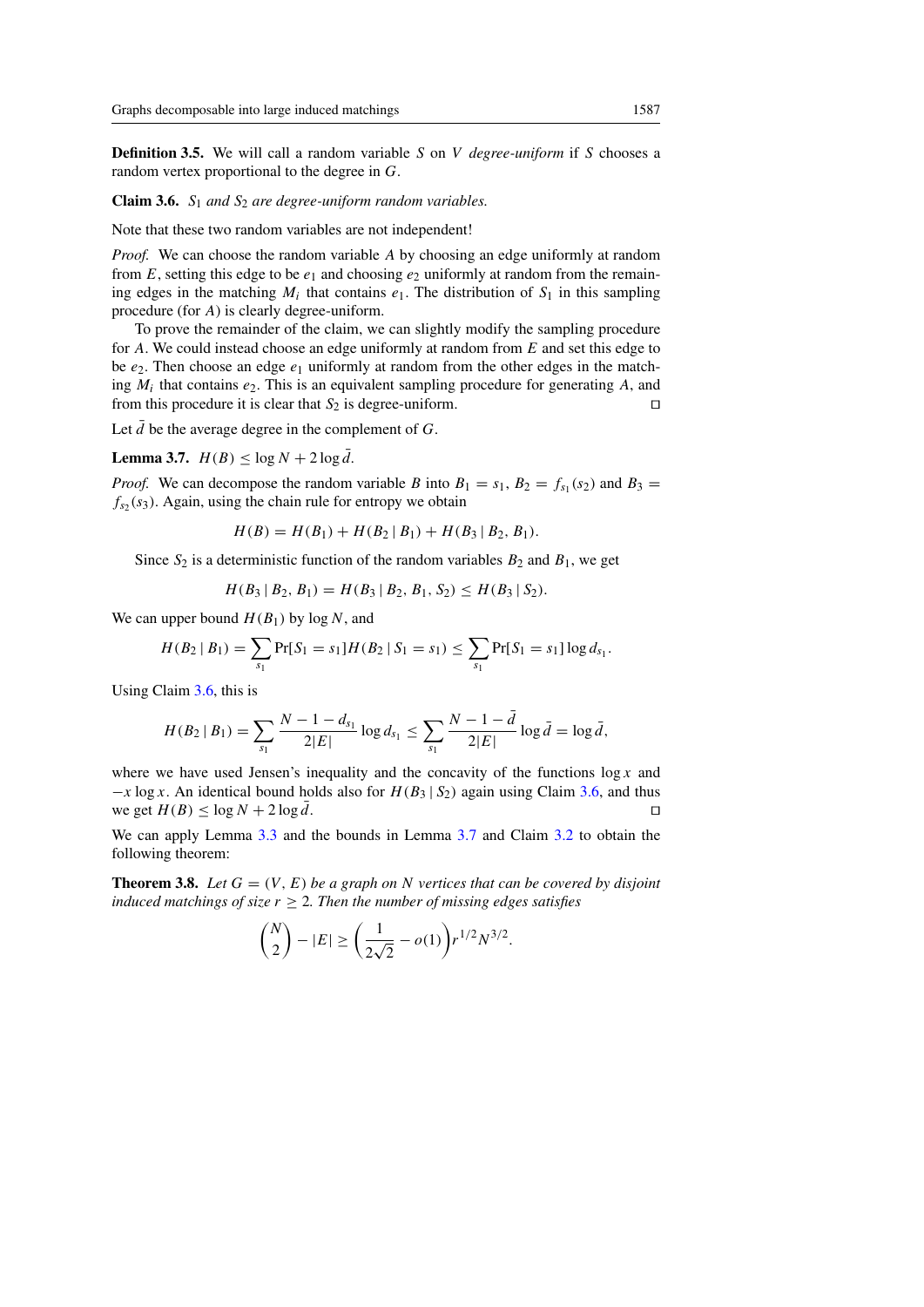For  $r = 2$  the following construction shows that this estimate is tight up to a constant factor. Let G be a graph on N vertices such that  $V(G) = \{(x, y) : 1 \le x, y \le \sqrt{N}\}\$ and every vertex  $(x, y)$  is adjacent to all vertices  $(x', y')$  such that  $x \neq x'$  and  $y \neq y'$ . Then the complement of G has  $(\sqrt{N} - 1)N$  edges and G can be covered by the disjoint induced matchings  $M_{x,x',y,y'} = \{(x, y) \sim (x', y'), (x, y') \sim (x', y)\}\)$  of size two.

We can also apply a nearly identical argument to the proof of Theorem [3.8](#page-12-2) in the case in which  $G$  is a bipartite graph:

<span id="page-13-0"></span>**Theorem 3.9.** Let  $G = (U, V, E)$  be a bipartite graph that can be covered by disjoint *induced matchings of size*  $r \geq 3$ *. Then the number of missing edges satisfies* 

$$
|U| \times |V| - |E| \ge \Omega(r^{2/3} |U|^{2/3} |V|^{2/3}).
$$

To prove this result, we choose  $A'$  to be three distinct edges from the matching  $M_i$ , and we use a length three path through pairs in  $U \times V$  that are not in E to define the corresponding random variable  $\vec{B}$ . Again, the proof uses information-theoretic inequalities and the fact that (if appropriately defined)  $\overrightarrow{A}$  can be reconstructed as a deterministic function of  $\overrightarrow{B}$ . It is worth noting that for a bipartite graph with  $|U| = |V| = N$  and induced matchings of size 2, the following simple construction misses only  $N$  edges. Let  $G$  be a bipartite graph with  $U, V = [N]$  such that every  $i \in U$  is adjacent to all  $j \in V$ ,  $j \neq i$ . Then the complement of G has  $N$  edges and  $G$  can be covered by the disjoint induced matchings  $M_{i,j} = \{(i, j), (j, i)\}\$ of size two.

We can also give a direct counting argument, which is somewhat stronger, as it yields a lower bound on the minimum degree in the graph of missing edges. This counting argument proceeds by estimating the size of an appropriately defined set in two ways.

**Theorem 3.10.** *If*  $G = (V, E)$  *is a graph on N vertices that is the disjoint union of induced matchings of size* r*, then the minimum degree* d *in the complement of* G *satisfies*

$$
\binom{d}{2} \ge (r-1)(N-1-d).
$$

*Proof.* Let G be an edge disjoint union of the induced matchings  $M_1, \ldots, M_t$  each of size r, and let  $d_v$  be the degree of v in the complement of G. Set

 $\mathcal{F}_v = \{e \in E : v \notin e, \exists M_i \text{ such that } e \in M_i \text{ and } v \text{ is covered by } M_i\}.$ 

For each  $v \in V$ ,  $\mathcal{F}_v$  contains precisely  $(N - 1 - d_v)(r - 1)$  edges since v belongs to exactly  $N - 1 - d<sub>v</sub>$  matchings and for each such matching there are exactly  $r - 1$  choices of an edge (in the matching) that is not incident to  $v$ .

Alternatively, each  $\mathcal{F}_v$  contains at most  $\binom{d_v}{2}$  edges: If  $e \in \mathcal{F}_v$  then v cannot be a neighbor of each endpoint of e because the matching is induced. As there are at most  $\binom{d_v}{2}$ choices of pairs of vertices that are not neighbors of v, we find that for every  $v \in V$ ,

$$
(r-1)(N-1-d_v) \leq \binom{d_v}{2}.
$$

In particular, this holds for the vertex of minimum degree d, completing the proof.  $\Box$ The assertion of Theorem [3.9](#page-13-0) can also be proved by a counting argument. We omit the details.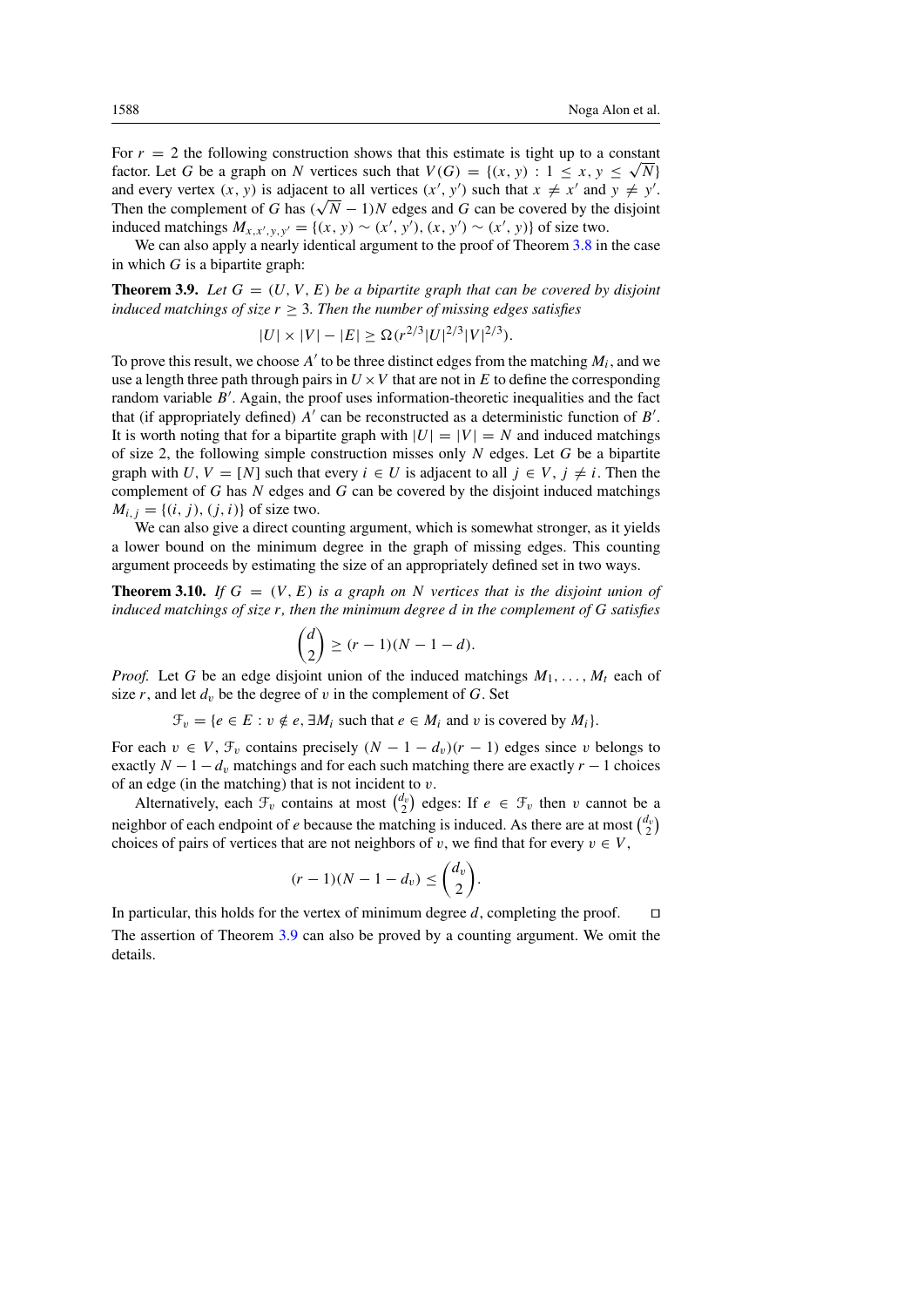### 4. Applications

### *4.1. Shared communication channels*

We apply our results to significantly improve the application in [\[8\]](#page-20-6) of communicating over a shared directional multi-channel. Roughly, when communicating over a shared channel we want the edges (corresponding to messages sent in some time step called a round) to form an induced matching. Otherwise, a receiver will hear messages sent from two different sources and the messages will appear garbled. Birk, Linial and Meshulam construct graphs with positive density that can be covered by roughly  $N^2/24r$  induced matchings where  $r = (\log N)^{\Omega(\log \log N/(\log \log \log N)^2)}$ . The authors then use these graphs to design a communication protocol for  $N$  stations over a shared directional multi-channel where the round complexity of this protocol is  $O(N^2/r)$ . This is a slightly better than poly-logarithmic improvement over the naive protocol for bus-based architectures.

We can use our constructions to achieve a round complexity of  $O(N^{2-\delta})$  over a shared directional multi-channel. This is the first such protocol that provides a polynomial improvement over the naive protocol. We accomplish this using just one transmitter and two receivers per station. This corresponds to a partition of the edges of a complete bipartite graph into two graphs each of which can be decomposed into a small number of induced matchings. If we allow  $C = C(\epsilon)$  receivers per station, we can achieve a round complexity that is  $O(N^{1+\epsilon})$  for any  $\epsilon > 0$  (here N is a trivial lower bound). Hence, while previous protocols required a nearly quadratic number of rounds with a constant number of receivers per station, our protocols require only a nearly linear number of rounds.

Motivated by the application to communication over a shared channel, Meshulam [\[22\]](#page-21-9) conjectured that any graph on N vertices with positive density could not be covered by  $O(N^{2-\delta})$  induced matchings. The constructions presented in Sections [2.1](#page-3-0) and [2.2](#page-6-0) disprove this conjecture in a strong sense.

First we explain the model considered in [\[8\]](#page-20-6). Roughly, the goal is to design a good communication protocol using a small number of shared communication channels. More precisely, suppose we have N stations, and each wants to send a (distinct) message to all the other stations. We further assume that each message is (roughly) the same size. In this context, it is often prohibitively expensive to build a point-to-point communication channel from each station to every other one. Often, the proposed solution is to use some form of a shared communication channel. Indeed, the standard bus-based architecture connects all pairs of stations using a single connection in such a way that only one message can be sent on the channel per time step and hence a total of  $N^2$  rounds are needed to send all messages.

There are other architectures that can be implemented cheaply in hardware and can accomplish this task in a smaller number of rounds. One such architecture is the shared directional multi-channel. The combinatorial abstraction is that we imagine the communication graph as a complete bipartite graph  $K_{N,N}$  (with N vertices on the left, representing the transmitters of the stations, and  $N$  vertices on the right, representing the receivers). A directed multi-channel allows us to partition  $K_{N,N}$  into C graphs  $G_1, \ldots, G_C$ . These graphs correspond to allocating  $c$  receivers to each station. For each graph  $G_i$ , in each round we can exchange all messages corresponding to the edges in some *induced* match-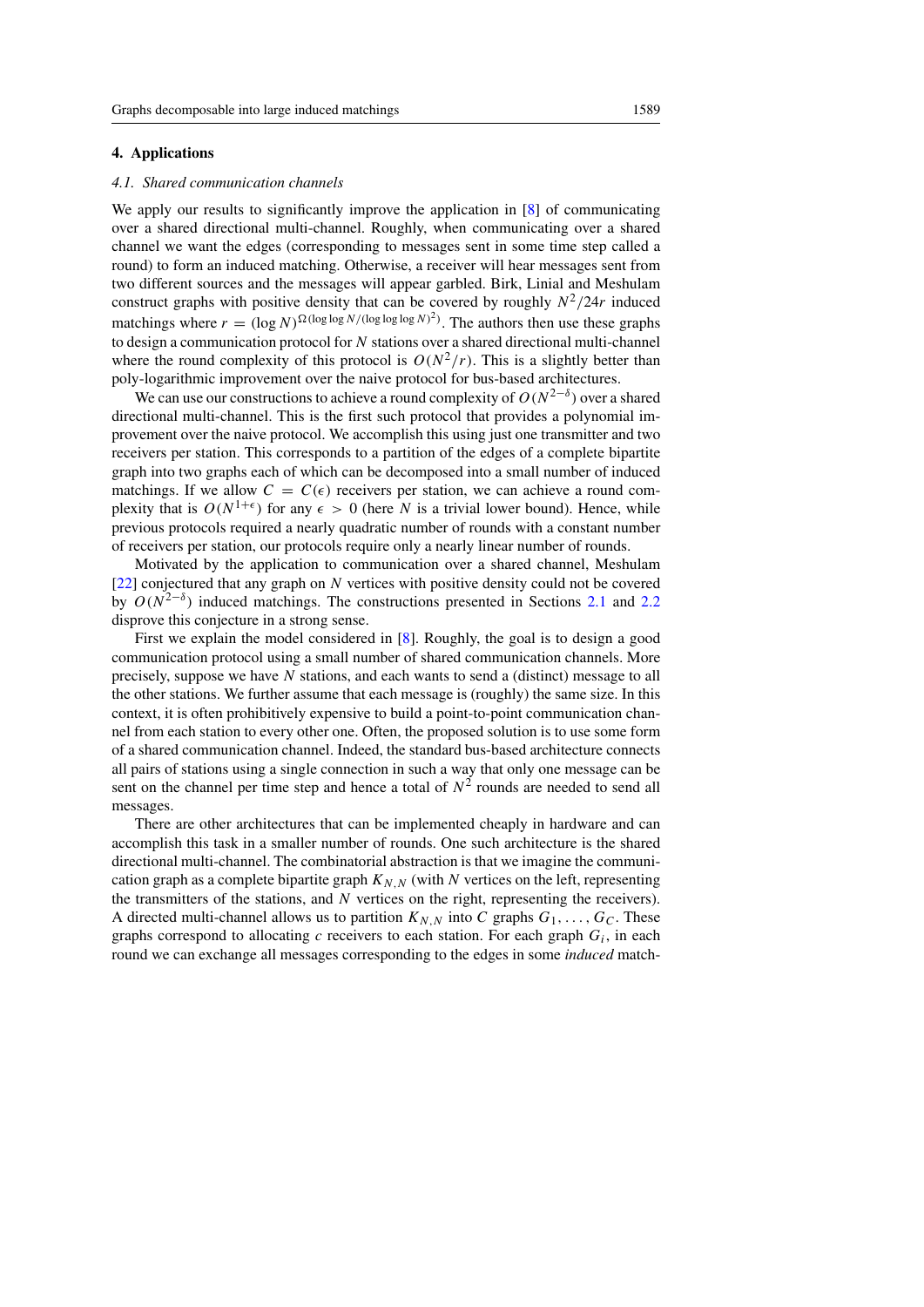ing in  $G_i$  in one time step. These matchings are required to be induced because otherwise messages would interfere in the underlying hardware.

Thus the problem of designing a communication protocol for this architecture that completes in a small number of rounds and does not use too many transmitters and receivers per station is exactly the problem of covering all the edges of a complete bipartite graph (using at most C graphs) so that the number of induced matchings needed to cover the edges in each graph is small. The number C represents the number of receivers that each station must be equipped with, assuming it has only one transmitter, and so our goal is not only to minimize the number of rounds, but also to do so for a small value of C.

- For  $C = 2$ , we give a protocol that completes in  $O(N^{2-\delta})$  rounds for  $\delta > 0.076$
- For any  $\epsilon > 0$ , we show that there is a  $C = C(\epsilon) = 2^{O(1/\epsilon)}$  so that there is a communication protocol that completes in  $O(N^{1+\epsilon})$  rounds.

Let  $K_{N,N}$  be the complete bipartite graph with N vertices on the left and N on the right.

**Theorem 4.1.** *There is a partition of the edges of*  $K_{N}$  *N into two graphs*  $G_1$  *and*  $G_2$  *so that each of these graphs can be covered by at most O(N<sup>2−8</sup>) induced matchings, for*  $\delta > 0.076$ .

*Proof.* This follows immediately from the construction given at the very end of Sec-tion [2.2:](#page-6-0) we can choose  $G'_1$  and  $G'_2$  that cover all edges of  $K_{N,N}$ , where  $G'_1$  covers all edges of  $K_{N,N}$  but at most  $N^{2-\delta}$  and yet it is a union of at most  $N^{2-\delta}$  induced matchings. The second graph  $G_2'$  consists of all these remaining edges. This graph is in fact d-regular by construction and has  $N^e$  edges, with  $2(e - 1) < 1.924$ . Since  $d = N^{e-1}$ , we can invoke Lemma [2.5](#page-5-0) and we can cover  $G'_2$  by  $O(d^2) = O(N^{2(e-1)})$  induced matchings. The total number of induced matchings in each graph is thus at most  $O(N^{2-\delta})$ .

<span id="page-15-0"></span>**Theorem 4.2.** *For any*  $\epsilon > 0$ *, there is a*  $C = C(\epsilon) = 2^{O(1/\epsilon)}$  *so that the edges of*  $K_{N,N}$ *can be partitioned into*  $G_1, \ldots, G_C$  *and each of these graphs can be covered by at most*  $O(N^{1+\epsilon})$  *induced matchings.* 

*Proof.* To obtain this result, we can instead invoke the construction in Section [2.1](#page-3-0) to obtain a bipartite graph G (obtained by splitting the vertices of the graph constructed in that section into two equal parts and by keeping all edges that join vertices in the two parts). For each *i*, we can take  $G_i$  to be a random shift of  $G$ —i.e. we construct  $G_i$ by permuting the labels of the vertices on the right randomly. G misses less than  $N^{2-\delta}$ edges, for  $\delta = 2^{-O(1/\epsilon)}$ , and hence if we take  $C = 2/\delta$  random shifts the expected number of edges that are not covered in any  $G_i$  is less than one. Hence there is some choice of  $G_1, \ldots, G_C$  that covers the edges in the complete bipartite graph and yet the edges in each  $G_i$  can be covered by at most  $O(N^{1+\epsilon})$  induced matchings. We note that the above proof can be derandomized using the method of conditional expectations, that is, the graphs  $G_i$  can be generated efficiently and deterministically.

Finally we mention a simple lower bound for the number of rounds needed, proved by Meshulam [\[22\]](#page-21-9). This shows that for any constant number of receivers a super-linear number of rounds is needed: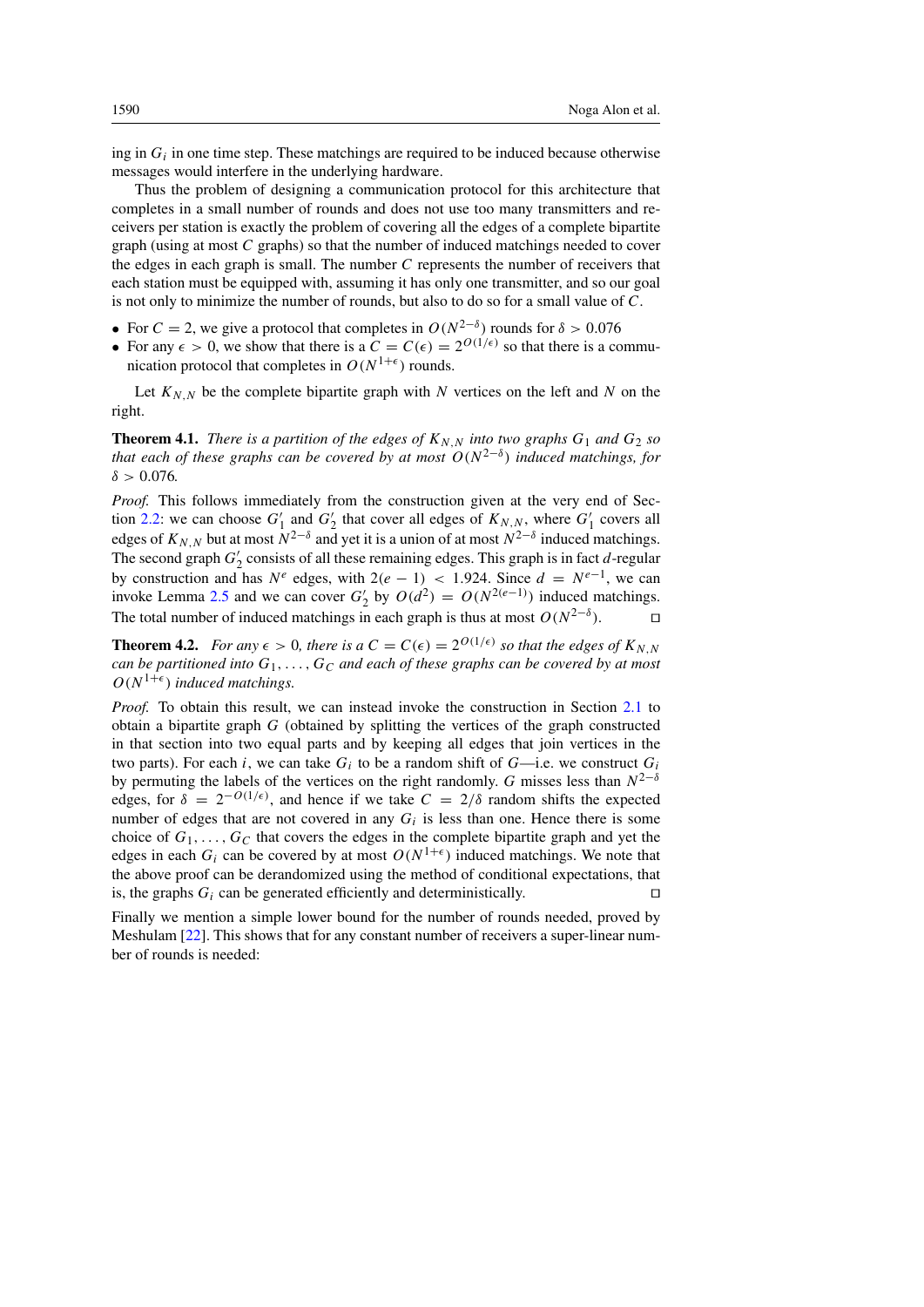**Proposition 4.3** ([\[22\]](#page-21-9)). *For any partition of the edges of*  $K_{N,N}$  *into*  $G_1, \ldots, G_C$ *, the total number of induced matchings needed to cover*  $G_1, \ldots, G_C$  *is at least*  $b(C)N^{1+1/(2^C-1)}$ .

*Proof.* We apply induction on C, the result for  $C = 1$  is trivial. Consider the case  $C = 2$ . Without loss of generality, let  $G_1$  contain at least half of the edges from the complete bipartite graph and suppose that the minimum number of induced matchings needed to cover  $G_1$  is  $N^r$ . Then there is an induced matching (in this set) that contains at least  $\frac{1}{2}N^{2-r}$  edges and hence  $G_2$  contains a complete bipartite graph where the number of vertices on the left and on the right is at least  $\frac{1}{4}N^{2-r}$ . Hence the number of induced matchings needed to cover  $G_2$  is at least  $\frac{1}{16}N^{4-2r}$ . Since the quantity max( $N^r$ ,  $N^{4-2r}$ ) is minimized for  $r = 4/3$  the total number of induced matchings needed to cover  $G_1$  and  $G_2$  is at least  $\Omega(N^{4/3})$ .

We can iterate the above argument in the general case. Without loss of generality let  $G_1$  contain at least  $(1/C)N^2$  edges and suppose the minimum number of induced matchings needed to cover  $G_1$  is  $N^r$ . Then the union of  $G_2, \ldots, G_C$  contains a complete bipartite graph where the number of vertices on the left and on the right is at least  $\frac{1}{2C}N^{2-r}$ . We can assume by induction that the total number of induced matchings needed to cover  $G_2, \ldots, G_C$  is at least some  $b'(C)N^{(2-r)(1+1/(2^{C-1}-1))}$ . The quantity

$$
\max\!\left(r, (2-r) \cdot \frac{2^{C-1}}{2^{C-1}-1}\right)
$$

is minimized for  $r = 2^C/(2^C - 1)$ , and this completes the proof.

Hence any protocol requires at least  $\Omega(\log \frac{1}{\epsilon})$  receivers per station to reduce the number of rounds to  $O(N^{1+\epsilon})$ . In contrast, the protocol in Theorem [4.2](#page-15-0) uses  $2^{O(1/\epsilon)}$  receivers per station to complete this same task in  $O(N^{1+\epsilon})$  rounds.

# *4.2. Linearity testing*

Here we observe that our graphs can be plugged in the analysis of Håstad and Wigderson [\[20\]](#page-21-6) of the graph test of Samorodnitsky and Trevisan [\[24\]](#page-21-7) to provide a (modest) strengthening. We obtain slightly better bounds on the soundness of this test, which may be of interest for a particular range of parameters.

The classical linearity test of Blum, Luby and Rubinfeld chooses a pair of points  $x$ and y uniformly at random from the domain of a function, and checks if  $f(x) + f(y) =$  $f(x + y)$ . The test accepts f if and only if this condition is met, and indeed this test always accepts a linear function and if  $f$  is not linear, the probability that this test accepts f can be bounded by  $1/2 + d(f)/2$ , where  $d(f)$  is the maximum correlation of f with a linear function [\[9\]](#page-20-8).

What if we want to reduce the probability that a function  $f$  that is not linear passes this test? We could perform  $\ell$  independent trials, in which case the probability that f is accepted is bounded by  $(1/2 + d(f)/2)^{\ell}$ . However, such a test queries the function f on 3 $\ell$ locations. Motivated by the problem of designing a PCP with optimal amortized query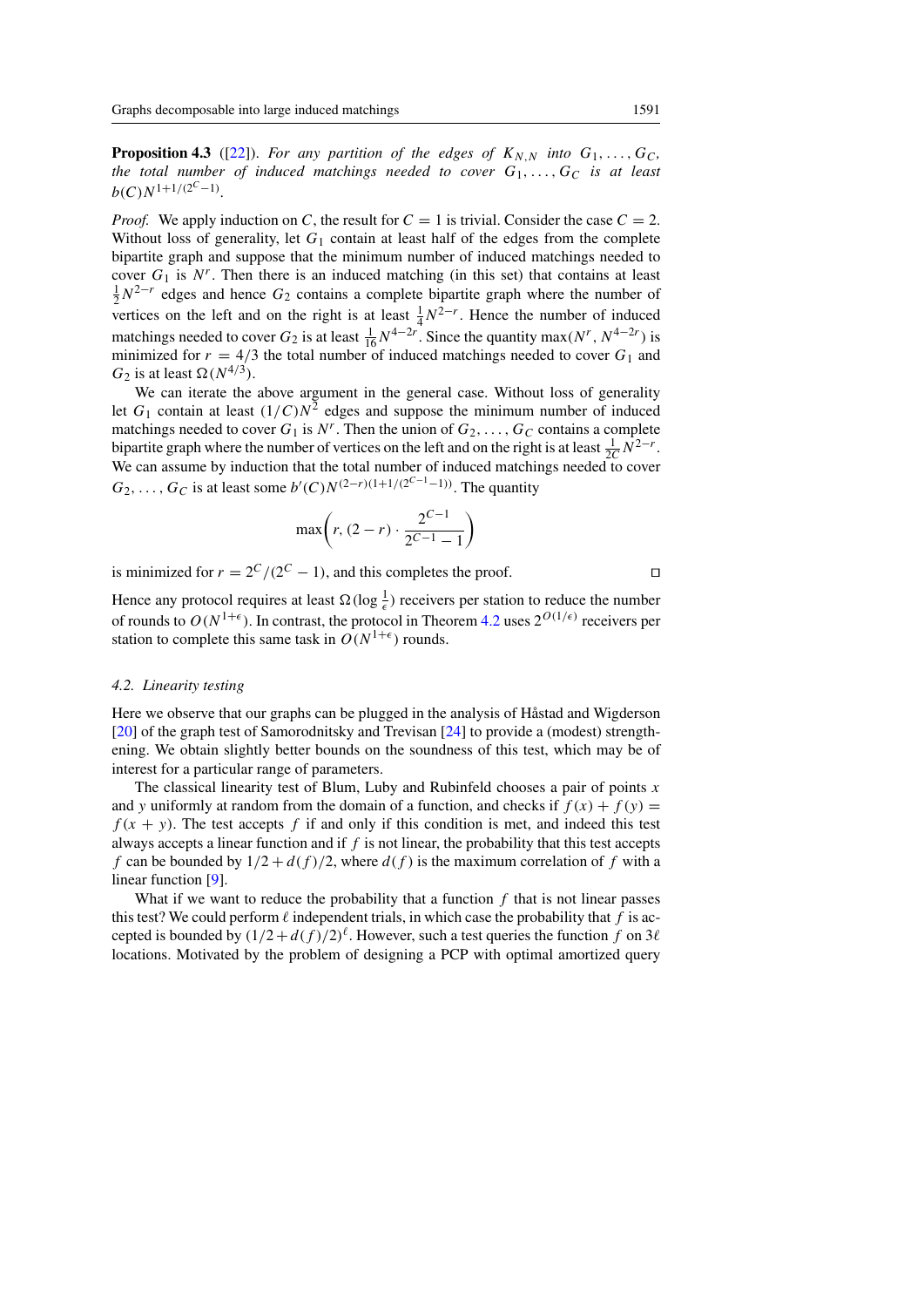complexity and the related problem for linearity testing, Samorodnitsky and Trevisan introduced a graph-based linearity test: Associate each vertex in an N-vertex complete graph with a randomly chosen element from the domain of  $f$ , and for each edge check if  $f(x) + f(y) = f(x + y)$  where x and y are the values associated with the endpoints of the edge. This test accepts if and only if all of these conditions are met.

This test queries the function  $f$  on  $N + {N \choose 2}$  locations and the hope is that the soundness should behave approximately like  $\binom{N}{2}$  independent trials of the original linearity test [\[9\]](#page-20-8). Samorodnitsky and Trevisan [\[24\]](#page-21-7) showed that the soundness of this test is bounded by

$$
(1/2)^{{N \choose 2}} + d(f).
$$

This analysis was subsequently simplified and improved by Håstad and Wigderson [\[20\]](#page-21-6), using the known existence of graphs that have many edges but can be covered by large (disjoint) induced matchings. The intuition behind this connection is that an induced matching corresponds to independent trials of the original Blum–Luby–Rubinfeld linearity test (although the formal analysis somewhat masks this intuition). Håstad and Wigderson [\[20\]](#page-21-6) proved:

**Theorem 4.4.** *If*  $G = (V, E)$  *is an*  $(r, t)$ *-RS graph, then the graph-test for*  $G$  *accepts a function* f *with probability at most*

$$
e^{-(1-2c)^2rt/2} + d(f)^{cr}
$$

*for any*  $0 < c < 1/2$ *.* 

This theorem is stated in [\[20\]](#page-21-6) for  $c = 1/4$ , but the tradeoff quoted above is immediate from their proof. Håstad and Wigderson  $[20]$  $[20]$  used the construction of Ruzsa and Sze-merédi [[23\]](#page-21-1) mentioned in the introduction, which shows that there are  $(r, t)$ -RS graphs meredi [23] mentioned in the introduction, which s<br>on N vertices with  $r = N/e^{O(\sqrt{\log N})}$  and  $t = N/3$ .

We can plug our constructions directly into this theorem (with  $\epsilon = o(1)$ ) to obtain slightly better bounds, for some special values of  $d(f)$ . Our constructions are dense, and hence improve the first term in the bound, but the second term is slightly worse (although we still have  $r = N^{1-o(1)}$ ). Note that as the complete graph on N vertices contains every graph on N vertices, these bounds, like the ones of  $[24]$  and  $[20]$ , provide the following upper estimate.

Theorem 4.5. *The probability that the complete graph linearity test on* N *vertices accepts a function* f *is at most*

$$
2^{-(1/2-o(1))N^2} + d(f)^{N^{1-o(1)}}.
$$

In general, the bounds obtained will be better than either of those in [\[24\]](#page-21-7) or [\[20\]](#page-21-6) for some values of  $d(f)$ .

### *4.3. The directed Steiner tree problem*

In this short subsection we briefly note the connection between our constructions and a candidate randomized rounding algorithm for the directed Steiner tree problem that motivated Vempala  $[27]$  to ask about the existence of certain  $(r, t)$ -RS graphs.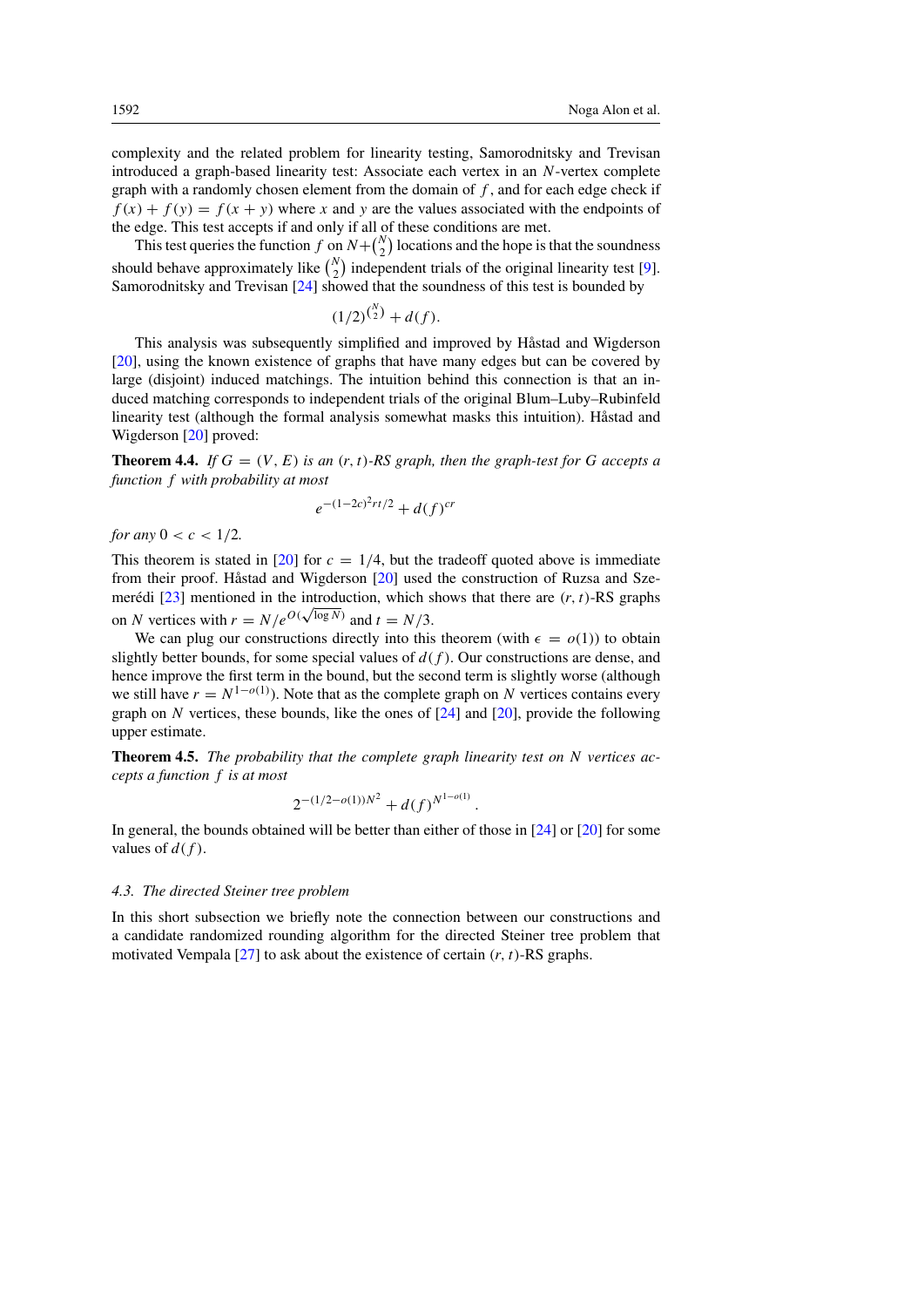Giving a poly-logarithmic approximation algorithm for the directed Steiner tree problem is a famous open problem in approximation algorithms. A special case is the group Steiner tree problem (in an undirected graph), for which Garg, Konjevod and Ravi gave an elegant, poly-logarithmic approximation algorithm [\[19\]](#page-21-14). Charikar et al. [\[13\]](#page-21-15) give an approximation algorithm for the directed Steiner tree problem whose approximation guarantee is  $\tilde{O}(N^{\epsilon})$  for any  $\epsilon > 0$ , and this guarantee can be made poly-logarithmic at the cost of running in quasi-polynomial time.

Even our understanding of the naive linear programming relaxation is quite weak. Even our understanding of the naive linear programming relaxation is quite weak.<br>Zosin and Khuller [\[28\]](#page-21-16) give an  $\Omega(\sqrt{k})$  integrality gap (where k is the number of terminals), but this construction has exponentially many (in  $k$ ) vertices. Hence we could still hope that the naive relaxation has at most a poly-logarithmic (in  $N$ ) integrality gap.

Rajaraman and Vempala considered a stronger relaxation and a candidate rounding algorithm. In the case in which the support of the solution to the linear program is a tree, they proved that their rounding algorithm achieves a poly-logarithmic approximation ratio and this analysis is reminiscent of the rounding procedure for the group Steiner tree problem [\[19\]](#page-21-14).

However, even when flow merges in one layer of a layered graph (i.e. when the fractional solution is not supported on a tree), attempting to analyze the behavior of the rounding algorithm led Vempala to a combinatorial conjecture:

**Conjecture 1** ([\[27\]](#page-21-12)). Let  $G = (U, V, E)$  be an  $N \times k$  complete bipartite graph and  $N \geq k$ *. Let*  $\mathcal{P}$  *be a partition of the edge set and for a part*  $p \in \mathcal{P}$ *, let*  $p_i$  *denote the degree of vertex* i *in* p (*i.e. the number of edges of* p *incident to* i)*. Then*

$$
\sum_{i \in U, j \in V} \min\left(1, \sum_{p \in \mathcal{P}} \frac{p_i p_j}{|p|}\right) \ge C \frac{Nk}{\log N}.
$$

Our constructions yield a negative answer to the above conjecture. In our negative example we have  $N = k$ . To obtain this result, we can instead invoke the construction in Section  $2.2$  to obtain a bipartite graph  $H$  (obtained by duplicating the vertices of the graph constructed in that section). We can take  $\mathcal P$  to be the induced matchings covering H and additionally we add a part in the partition (consisting of a single edge) for each edge across the bipartition missing from H.

We can upper bound the right hand side as

$$
\sum_{i \in U, j \in V} \min\left(1, \sum_{p \in \mathcal{P}} \frac{p_i p_j}{|p|}\right) \le \sum_{(i,j) \in H} \sum_{p \in \mathcal{P}} \frac{p_i p_j}{|p|} + \sum_{(i,j) \notin H} 1.
$$

H is an  $(r, t)$ -RS graph (and  $r = \Omega(N^{2-f})$  in our construction) and so for each part p we have  $\sum_{(i,j)\in H} p_i p_j / |p| = 1$  because p is an induced matching with respect to H. The number of parts in the partition (ignoring singletons, which are not in  $H$  anyway) is at most  $O(N^f)$  and so we can bound the contribution of the first term by  $O(N^f)$ . Also, the number of edges that H misses (across the bipartition) is at most  $O(N^e)$  and hence we can bound the above sum by  $O(N^e + N^f)$  for e and f as in Theorem [2.20](#page-9-0) (recall that  $N = k$ ). Since we can have both e and f at most 1.924, it follows that the conjecture is false.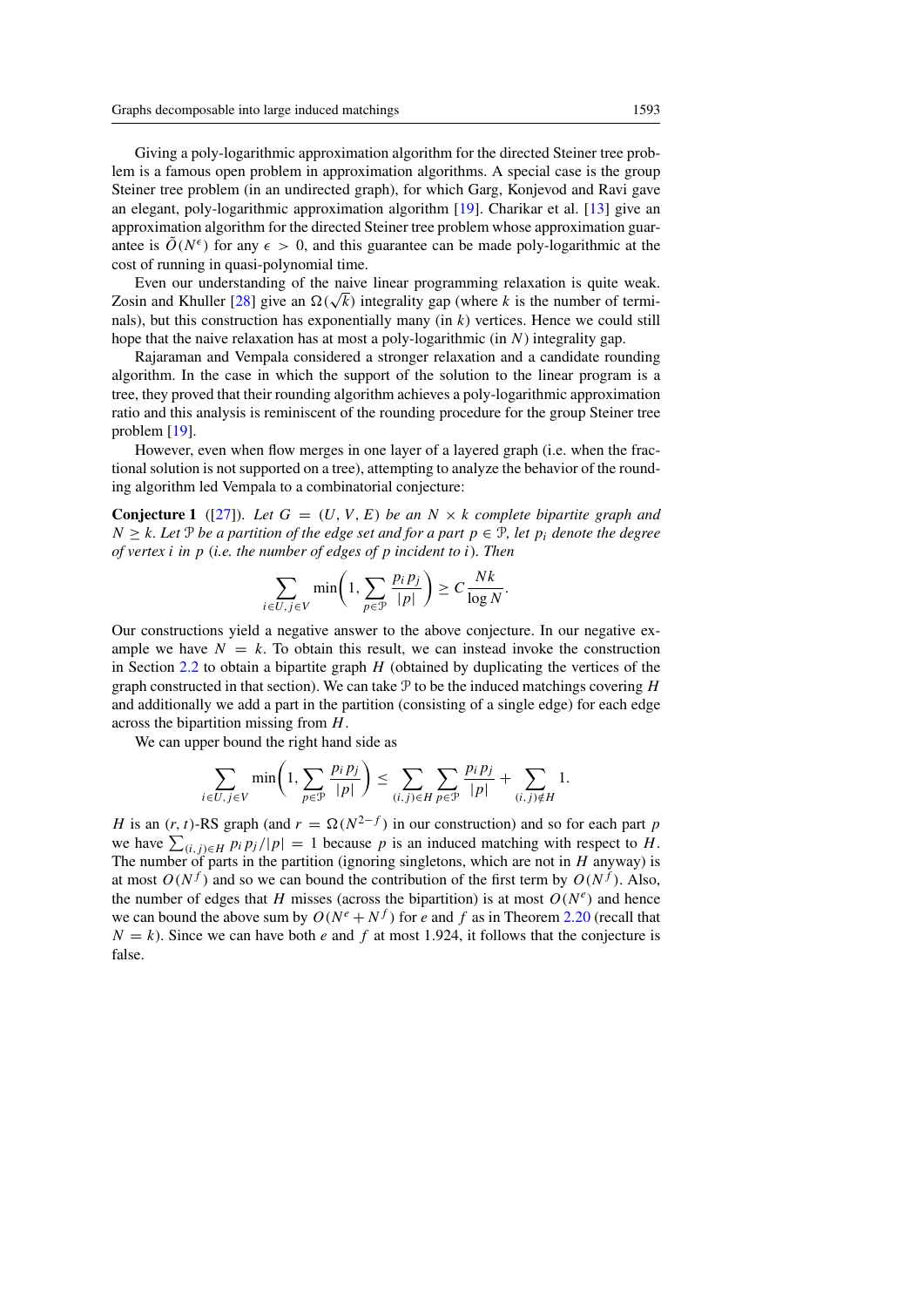#### 5. Concluding remarks and open questions

We have given two constructions of nearly complete graphs that can be decomposed into large pairwise edge disjoint induced matchings and described several applications of these graphs.

The main combinatorial open problem that remains is to determine or estimate more precisely the set of all pairs  $(r, t)$  so that there are  $(r, t)$ -RS graphs on N vertices. This is interesting for most values of the parameters, but is of special interest in some specific range. In particular, if for  $r = N/(\log N)^g$  with  $g > 1$ , one can show that  $t = o(N)$ , this will improve the best known upper bound for the maximum possible cardinality of a subset of  $\{1, \ldots, N\}$  with no 3-term arithmetic progressions—a problem that received a considerable amount of attention over the years (see [\[25\]](#page-21-17) and its references).

The study of the combinatorial problem above seems to require a variety of techniques: the known constructions of [\[23\]](#page-21-1), [\[15\]](#page-21-8), [\[22\]](#page-21-9) and the ones given here apply tools from additive number theory, coding theory, low degree representations of Boolean functions and geometry, while the proofs of non-existence rely on the regularity lemma and on combinatorial and entropy based techniques. All of these, however, still leave a wide gap between the upper and lower bounds for at least some of the range, and it will be interesting to find additional ideas that will help to study this problem.

In all the applications considered here there are still remaining open problems. The communication protocols over a shared directional multi-channel we suggest, while improving substantially the existing ones, are still not optimal, and the problem of deciding the best possible number of rounds for  $N$  stations, even with two receivers per station, is still not settled, although our results show that it is  $N^{2-\delta}$  for some  $\delta$  between 0.076 and  $2/3$ . The best possible upper bound for the probability of acceptance of a function f in the linearity graph test, using a complete graph of size  $N$ , is also not precisely determined as a function of N and  $d(f)$  (although here the gap between the upper bounds and the lower bounds is not large—see [\[20\]](#page-21-6)). Finally, it will be interesting to decide if our graphs can be helpful in establishing new integrality gap results for the natural relaxation of the directed Steiner tree problem, rather than merely estimating the performance of specific rounding schemes.

Our constructions can be extended to uniform hypergraphs as well. An induced matching in a  $k$ -uniform hypergraph is a set  $M$  of pairwise vertex-disjoint edges so that no other edge of the hypergraph is contained in the set of all vertices covered by the members of  $M$ . We can describe an explicit construction showing that for every  $k$  there are k-uniform hypergraphs on N vertices with at least  $(1 - o(1))\begin{pmatrix} N \\ k \end{pmatrix}$  edges, so that all edges can be partitioned into  $N^{k-1+o(1)}$  pairwise edge disjoint induced matchings. The  $o(1)$ terms here tend to zero as N tends to infinity.

This construction has an interesting application in the study of a problem in communication complexity studied by Liang and Vaidya [\[21\]](#page-21-18) and by Brody [\[10\]](#page-20-9). In this problem there are  $k+1$  players, each having an *n*-bit string. The players are allowed point-to-point communication, and must decide, deterministically, if their inputs are all equal. In a trivial protocol the first  $k$  players transmit their bits to the last one, who checks for equality and determines the answer. Thus a total communication of  $kn$  bits suffices. Somewhat surpris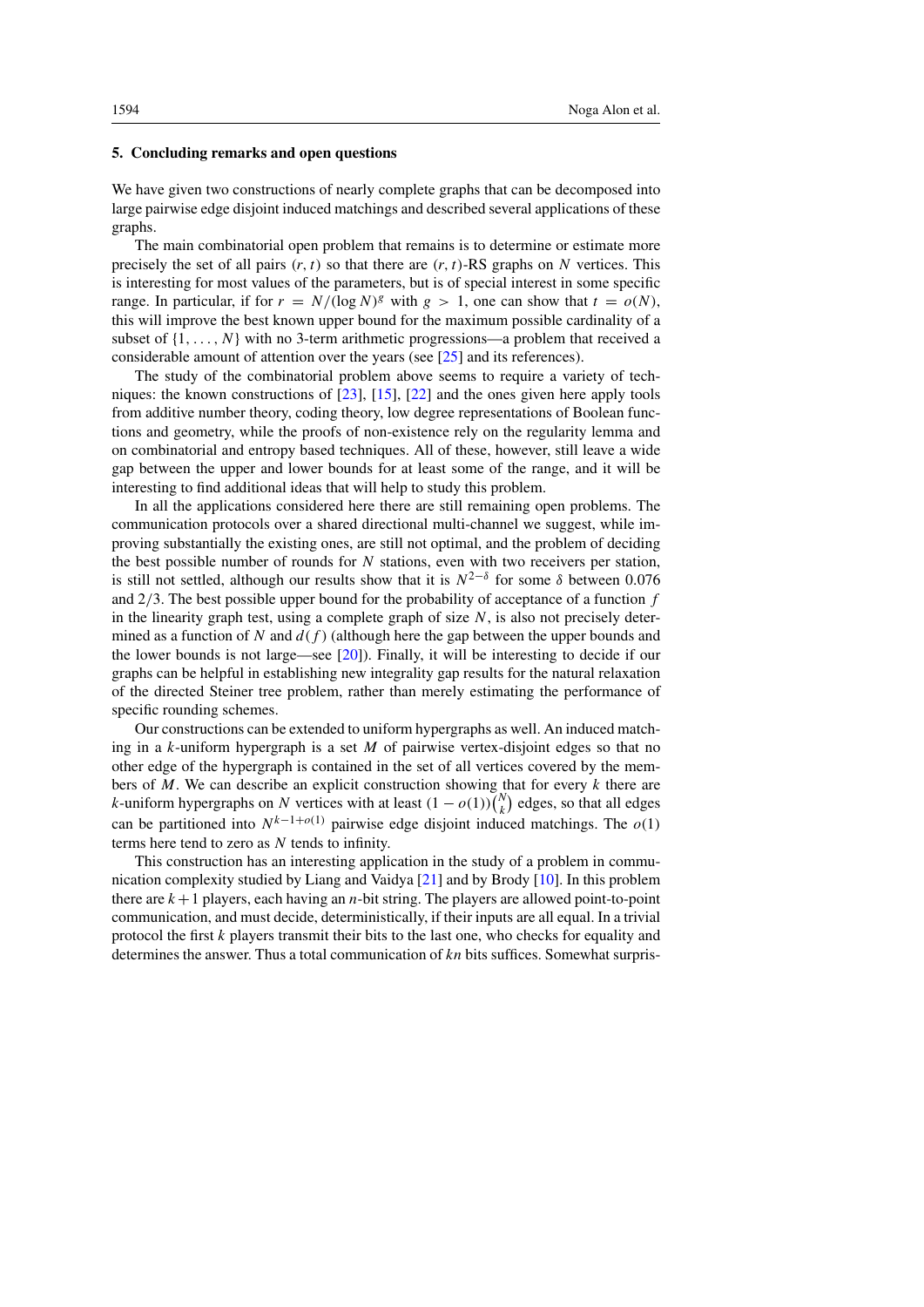ingly, it turns out that one can do better. It is shown in [\[21\]](#page-21-18) that at least  $(k + 1)n/2$  bits of communication are needed, and the authors also obtain a non-trivial upper bound (which is not tight). Brody [\[10\]](#page-20-9) has used our graphs to show that for  $k + 1 = 3$ ,  $1.5n + o(n)$ bits suffice, showing that the lower bound is tight for  $k + 1 = 3$  up to a low order additive error term. (In fact, the original construction of Ruzsa and Szemerédi suffices here). Using our construction for k-uniform hypegraphs we can extend his result and design a protocol that shows that for every k and n, the minimum possible number of bits in a communication protocol for the above problem with  $k + 1$  players, each having an *n*-bit string, is  $(1+o(1))(k+1)n/2$ . Brody and Håstad [[10\]](#page-20-9) have independently found a similar protocol, using the k cliques of the graphs in our construction here.

The hypergraph construction may well have additional applications, and we hope to study it further in a subsequent work.

*Acknowledgments.* We thank Roy Meshulam and Santosh Vempala for helpful comments.

Research of N. Alon was supported in part by an ERC Advanced grant, by a USA-Israeli BSF grant, by the Israeli I-core program and by NSF grant No. DMS-0835373.

Research of A. Moitra was supported in part by NSF grant No. DMS-0835373 and by an NSF Computing and Innovation Fellowship.

Research of B. Sudakov was supported in part by NSF grant DMS-1101185, by AFOSR MURI grant FA9550-10-1-0569 and by a USA-Israel BSF grant.

#### References

- <span id="page-20-2"></span>[1] Alon, N.: Testing subgraphs in large graphs. In: Proc. 42nd IEEE FOCS, 434–441, IEEE (2001); also: Random Structures and Algorithms 21, 359–370 (2002) [Zbl 1027.68095](http://www.zentralblatt-math.org/zmath/en/advanced/?q=an:1027.68095&format=complete) [MR 1948732](http://www.ams.org/mathscinet-getitem?mr=1948732) [MR 1945375](http://www.ams.org/mathscinet-getitem?mr=1945375)
- <span id="page-20-5"></span>[2] Alon, N., Fox, J.: Testing perfection is hard. To appear
- <span id="page-20-3"></span>[3] Alon, N., Shapira, A.: Testing subgraphs in directed graphs. In: Proc.  $35<sup>th</sup>$  ACM STOC, ACM Press, 700–709 (2003); also: J. Comput. System Sci. 69, 354–382 (2004) [Zbl 1084.68087](http://www.zentralblatt-math.org/zmath/en/advanced/?q=an:1084.68087&format=complete) [MR 2087940](http://www.ams.org/mathscinet-getitem?mr=2087940)
- <span id="page-20-4"></span>[4] Alon, N., Shapira, A.: A characterization of easily testable induced subgraphs. In: Proc. Fifteenth Annual ACM-SIAM SODA, 935–944 (2004); also: Combin. Probab. Comput. 15, 791– 805 (2006) [MR 2271826](http://www.ams.org/mathscinet-getitem?mr=2271826)
- <span id="page-20-1"></span>[5] Alon, N., Shapira, A.: On an extremal hypergraph problem of Brown, Erdős and Sós. Combinatorica 26, 627–645 (2006) [Zbl 1121.05079](http://www.zentralblatt-math.org/zmath/en/advanced/?q=an:1121.05079&format=complete) [MR 2285626](http://www.ams.org/mathscinet-getitem?mr=2285626)
- <span id="page-20-7"></span>[6] Barrington, D. A. M., Beigel, R., Rudich, S.: Representing Boolean functions as polynomials modulo composite numbers. Comput. Complexity 4, 367–382 (1994) [Zbl 0829.68057](http://www.zentralblatt-math.org/zmath/en/advanced/?q=an:0829.68057&format=complete) [MR 1313536](http://www.ams.org/mathscinet-getitem?mr=1313536)
- <span id="page-20-0"></span>[7] Behrend, F. A.: On sets of integers which contain no three terms in arithmetic progression. Proc. Nat. Acad. Sci. USA 32, 331–332 (1946) [Zbl 0060.10302](http://www.zentralblatt-math.org/zmath/en/advanced/?q=an:0060.10302&format=complete) [MR 0018694](http://www.ams.org/mathscinet-getitem?mr=0018694)
- <span id="page-20-6"></span>[8] Birk, Y., Linial, N., Meshulam, R.: On the uniform-traffic capacity of single-hop interconnections employing shared directional multichannels. IEEE Trans. Information Theory 39, 186–191 (1993) [Zbl 0825.94164](http://www.zentralblatt-math.org/zmath/en/advanced/?q=an:0825.94164&format=complete)
- <span id="page-20-8"></span>[9] Blum, M., Luby, M., Rubinfeld, R.: Self-testing/correcting with applications to numerical problems. J. Comput. System Sci. 47, 549–595 (1993) [Zbl 0795.68131](http://www.zentralblatt-math.org/zmath/en/advanced/?q=an:0795.68131&format=complete) [MR 1248868](http://www.ams.org/mathscinet-getitem?mr=1248868)
- <span id="page-20-9"></span>[10] Brody, J.: Private communication (2012)